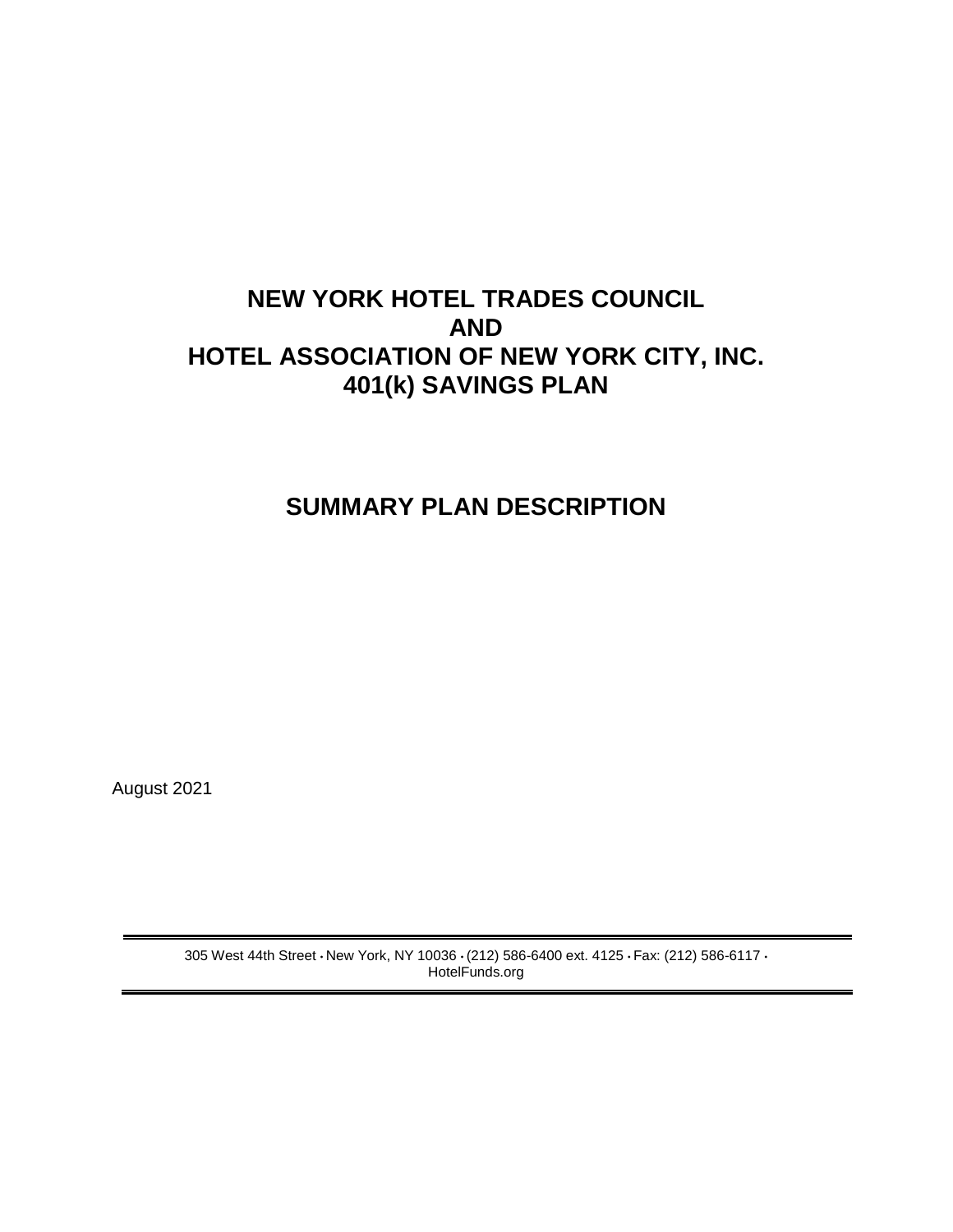## **TABLE OF CONTENTS**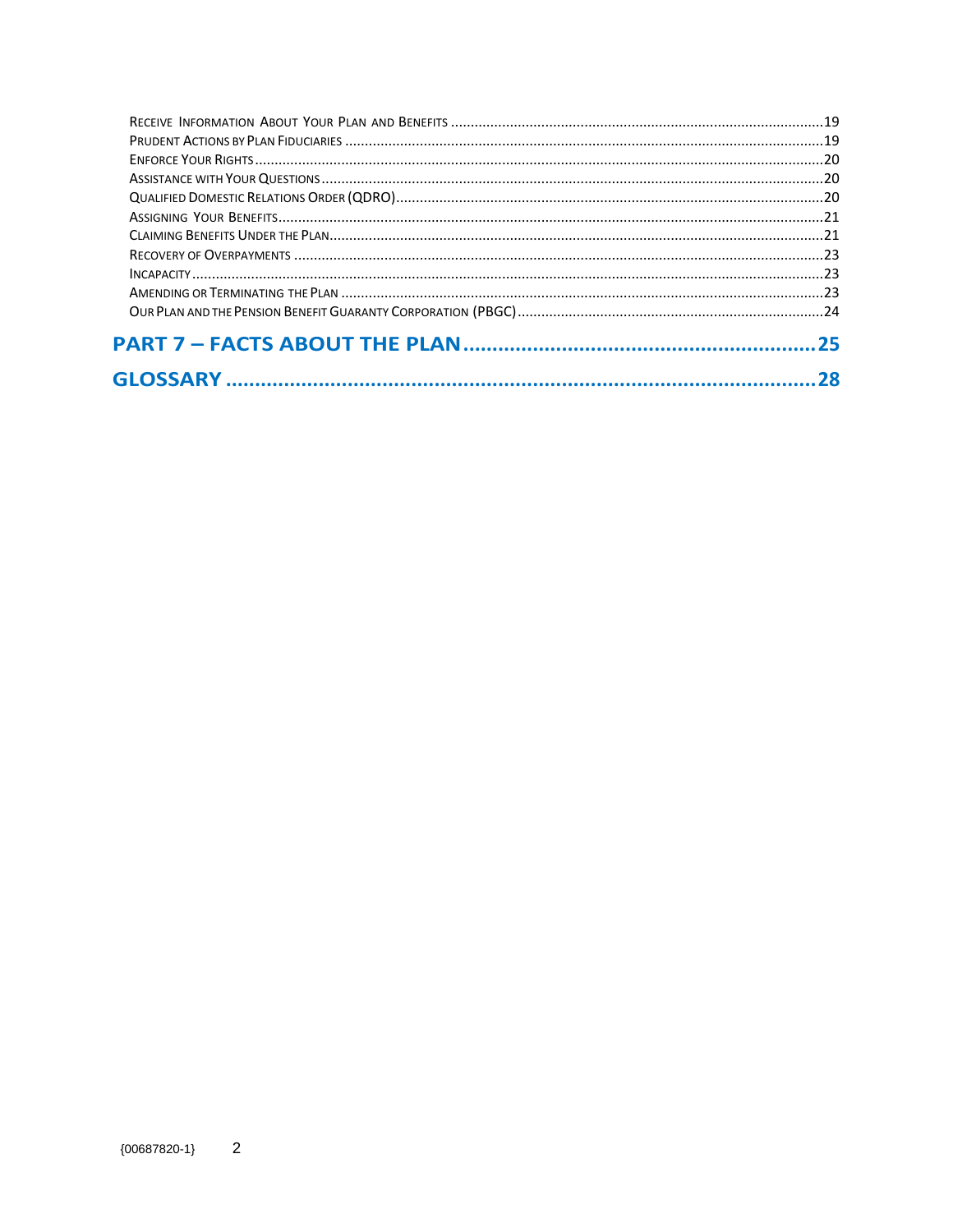## **INTRODUCTION**

<span id="page-3-0"></span>This booklet is the Summary Plan Description or the "SPD" for the New York Hotel Trades Council and Hotel Association of New York City, Inc. 401(k) Savings **Plan** (called the "**Fund**" or "**Plan**") which explains how the **Plan** works and how you may qualify for benefits. The **Plan** began on July 1, 2001.

#### The **Plan**:

- Allows you to defer a percentage of your **pay** by making 401(k) **elective deferral contributions**.
- Provides that your **account** resulting from these 401(k) contributions and any investment returns always belongs to you.
- Lowers your taxable income as it provides tax deferral on your contributions, and any interest or any earnings on these contributions, until you receive them as benefits.

If you are already making 401(k) **elective deferral contributions**, you are on your way to a more secure future. If you aren't making 401(k) **elective deferral contributions** to the **Plan**, there's still time to start. Since **participating employers** make contributions to our pension plan, not all **employers** contribute to this 401(k) **Plan**.

This SPD is intended to explain the major provisions of the **Plan** Document in simplified language. Definitions of words or phrases that appear **bolded** can be found in the Glossary at the end of this booklet.

The rules and regulations of the **Plan** are set forth in the official **Plan** Document. While this SPD summarizes the major features of the **Plan**, it does not contain every provision. Nothing in the SPD is meant to interpret, extend or change in any way the provisions expressed in the **Plan** Document. A copy of the **Plan** Document is on file at the Benefit Office and may be read by a **participant** at any reasonable time. While we have made every effort to ensure that what you find in this SPD accurately reflects the **Plan** Document, should there be any discrepancy between the **Plan** Document and this SPD, the **Plan** Document will govern.

This SPD replaces and supersedes all prior SPDs. The SPD is intended to discuss how the **Plan** works for current active **participants** and those who will retire under the rules in effect as of July 1, 2021. If you stopped being an active **participant** before that date, please contact the Benefit Office regarding your rights and benefits under the **Plan**. If you have any questions, contact the Benefit Office at: New York Hotel Trades Council and Hotel Association of NewYork City, Inc. 401(k) Savings **Plan**, 305 West 44th Street, 2nd Floor, New York, NY 10036-5402; Telephone: 212-586-6400 ext. 4125; Fax: 212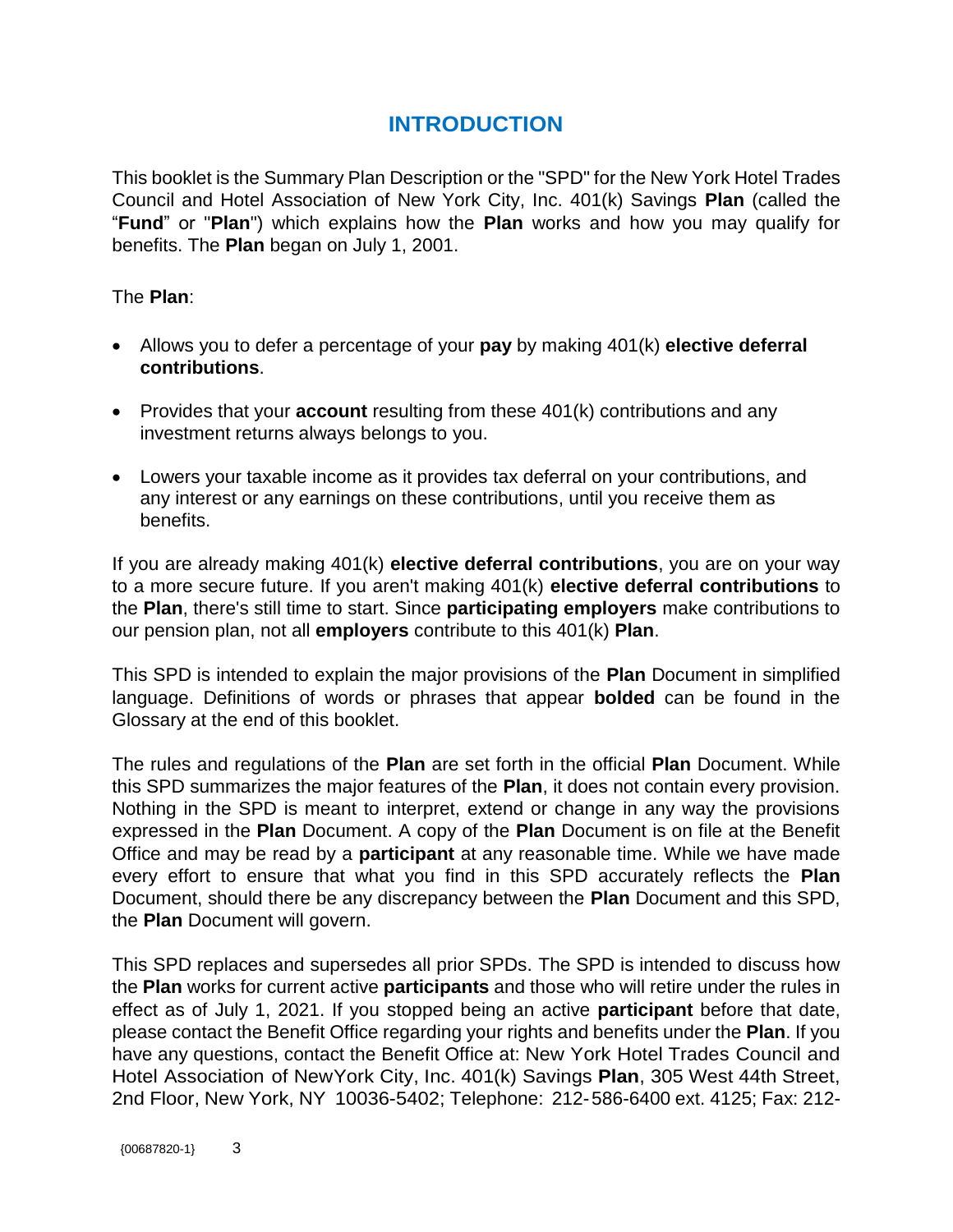586-6117; Email: [pensionfund@hotelfunds.org.](mailto:pensionfund@hotelfunds.org) Benefit Office hours are Monday through Friday 9:00 a.m. to 5:00 p.m. ET.

# <span id="page-4-0"></span>**Keep the Benefit Office Informed**

To ensure accurate service, it is important that the Benefit Office has the most up-to-date information on file for you. In particular, you or your designated representative must notify the Fund Office directly whenever you, your **spouse, primary beneficiary, dependents** and/or other **beneficiary(ies)** have a:

- change in name,
- change in postal address,
- change in email address,
- change in telephone number,
- change in marital status (marriage, legal separation or divorce), and/or
- of their deaths.

Proper documentation will be required to accompany your request in order to ensure the change is accepted.

## <span id="page-4-1"></span>**Si Habla Español**

Este libro es un sumario en inglés de tus derechos y beneficios bajo el **Plan**. Para comunicarse con los administradores del **Plan**, llame a la Oficina del Fondo al número 212-586-6400 de 9:00 a.m. a 5:00 p.m. hora estándar del Este, de lunes a viernes, o puede enviar un correo electrónico a [pensionfund@hotelfunds.org.](mailto:pensionfund@hotelfunds.org) La dirección de la Oficina del Fondo es New York Hotel Trades Council and Hotel Association of New York City, Inc. 401(k) Savings **Plan**, 305 West 44th Street, 2nd Floor, New York, NY 10036- 5402. Si hablas español y necesitas ayuda para poder entender cualquier parte del libro, por favor llame a la Oficina del Fondo y solicite un representante que habla español.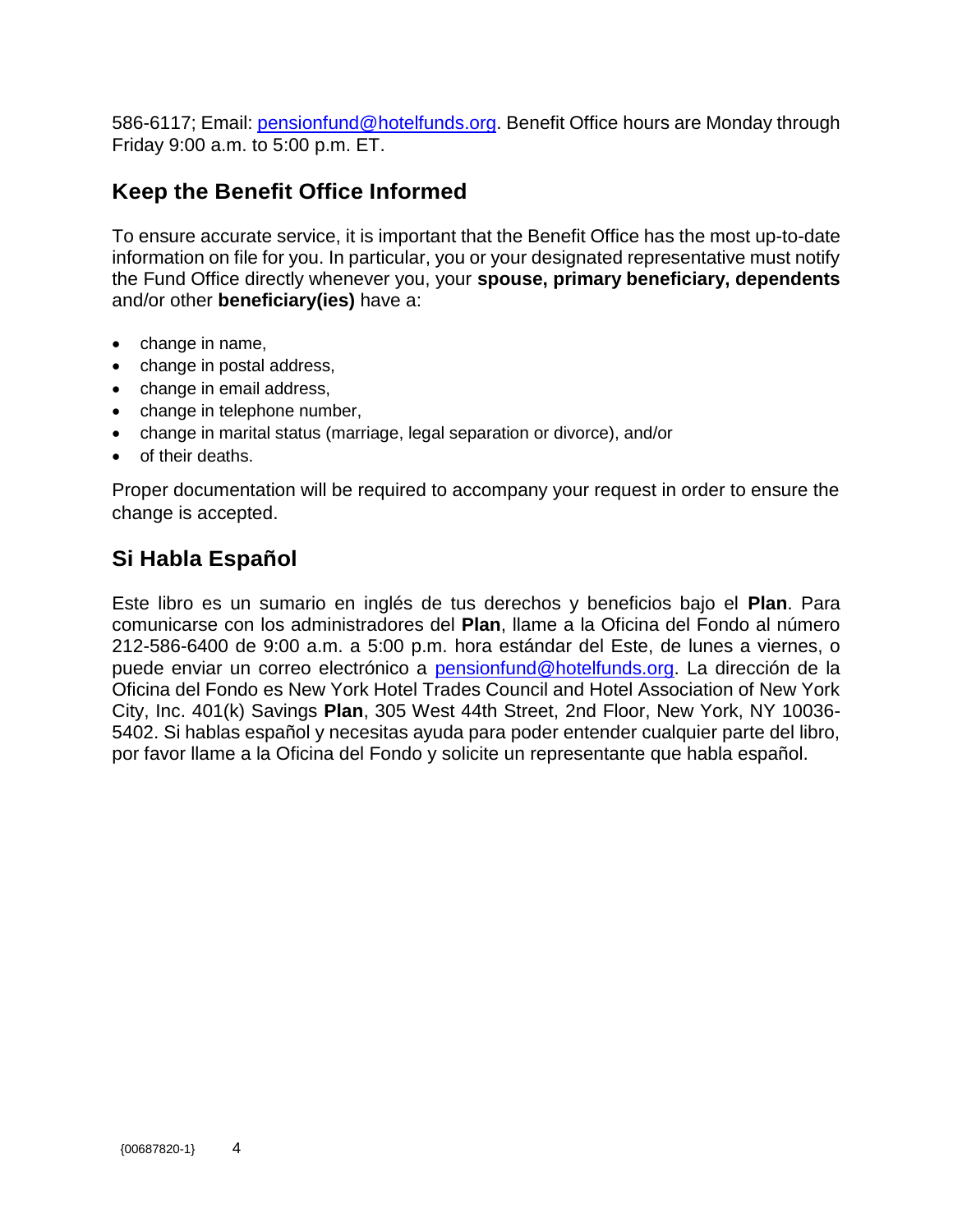## <span id="page-5-0"></span>**PART 1 - JOINING THE PLAN**

## <span id="page-5-1"></span>**When You May Join**

You may join the **Plan** as an active **participant** on the January 1 or July 1 on or after you meet these requirements (i.e., your **Plan entry date**):

- You are an **employee** covered by a **collective bargaining agreement or other agreement** between your **employer** and the New York Hotel Trades Council ("**Eligible Employee**") which permits contributions to the **Plan**.
- You have completed your probationary period of **employment**, as described in the **collective bargaining agreement or other agreement**.

You will be automatically enrolled in the **Plan** if an **Employer Contribution** is made to the **Plan** on your behalf.

# <span id="page-5-2"></span>**Signing Up**

To make 401(k) contributions to the **Plan**, you must complete an Enrollment Form, authorizing your **employer** to deduct these contributions from your **pay.** Part 2 of this booklet tells you more about these contributions. On the Enrollment Form you can state how you wish to invest your contributions among the investment options available under the **Plan**. You must submit the Enrollment Form to the Benefit Office.

You must also complete a Beneficiary Form naming the person who will receive any death benefit payable if you die before retirement, and submit that Form to the Benefit Office. If you name someone other than your **spouse**, your **spouse** must consent in writing to a waiver of this benefit and your **spouse's** consent must be notarized.

The Enrollment Form and Beneficiary Form are provided by the Benefit Office and must be returned to the Benefit Office by regular mail, hand delivery to the Benefit Office's postal address, Email: [pensionfund@hotelfunds.org,](mailto:pensionfund@hotelfunds.org) or fax at 212-586-6117.

## <span id="page-5-3"></span>**Changes in Your Participation**

You become an inactive **participant** on the date you are no longer an **eligible employee**.

You stop being a **participant** on the date you are not an **eligible employee** and your **account** balance is zero.

If your status as an active **participant** ends, you may rejoin the **Plan** as an active **participant** when you are first again credited with an hour of service as an **eligible employee**.

{00687820-1} 5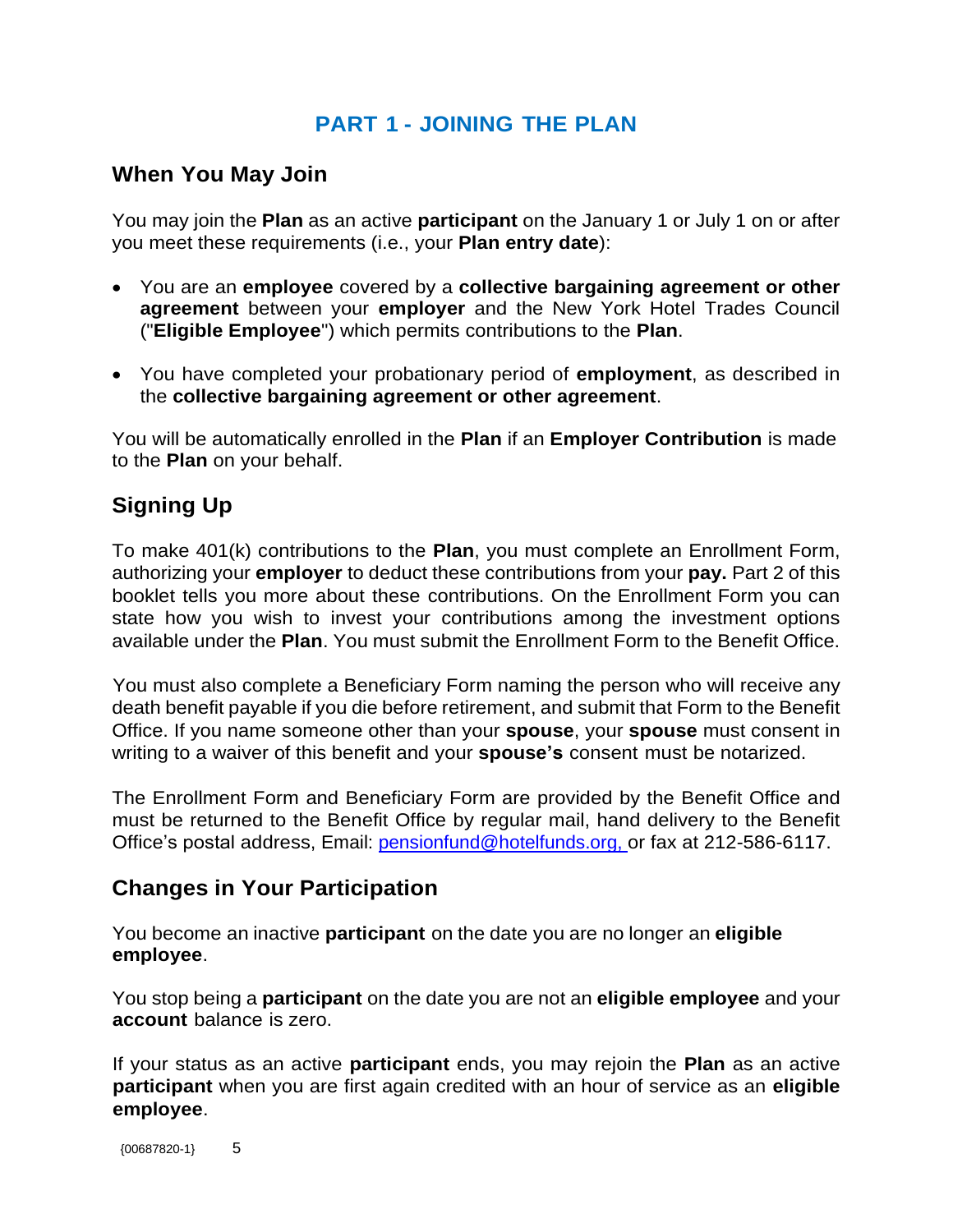# **PART 2 - CONTRIBUTIONS TO THE PLAN**

# <span id="page-6-1"></span><span id="page-6-0"></span>**Your 401(k) Contributions**

- Build income for your retirement years.
- Reduce your current income taxes, letting you save for the future with dollars you would otherwise pay in current taxes.
- May provide investment earnings that aren't taxed until you receive your benefit.

Your "**pay**," for purposes of the **Plan**, means your total wages including your "**elective deferral contributions**" to this **Plan**, another 401(k) plan and a cafeteria plan.

"**Elective deferral contributions**" are contributions that are made as a result of you authorizing your **employer** to "defer" a certain amount of your **pay**. Your **employer** then sends that amount to this **Fund** to be deposited in your **account**.

## <span id="page-6-2"></span>**Starting Your Contribution**

When you sign up for the **Plan** you must tell your **employer** how much of your **pay**  you want to defer and contribute to the **Plan** as described in Part 1 of this booklet. Your consent to start elective contributions will only be effective after your signed Enrollment Form has been received by the Benefit Office and during the enrollment periods prior to January 1 and July 1, respectively. The enrollment will be effective that January 1 or July 1.

| <b>Deadline to Submit Signed Enrollment</b><br><b>Form to the Benefit Office</b> | <b>Your Contribution Start Date</b> |
|----------------------------------------------------------------------------------|-------------------------------------|
| December 15                                                                      | January 1                           |
| June 15                                                                          | July 1                              |

# <span id="page-6-3"></span>**Changing Your Contribution**

You may change your contribution up to four times a year by completing and signing the Change Form provided by the Benefit Office or accessible at [https://www.hotelfunds.org/401k-savings/.](https://www.hotelfunds.org/401k-savings/) The Change Form must be signed, received and processed by the Benefit Office before the change in your contribution percentage becomes effective. Your change to your contribution percentage will be effective on the first day of the pay period following your **Plan entry date** or as soon as administratively feasible. Forms received by the Benefit Office after the deadlines on the table set forth immediately below will be returned to the Participant.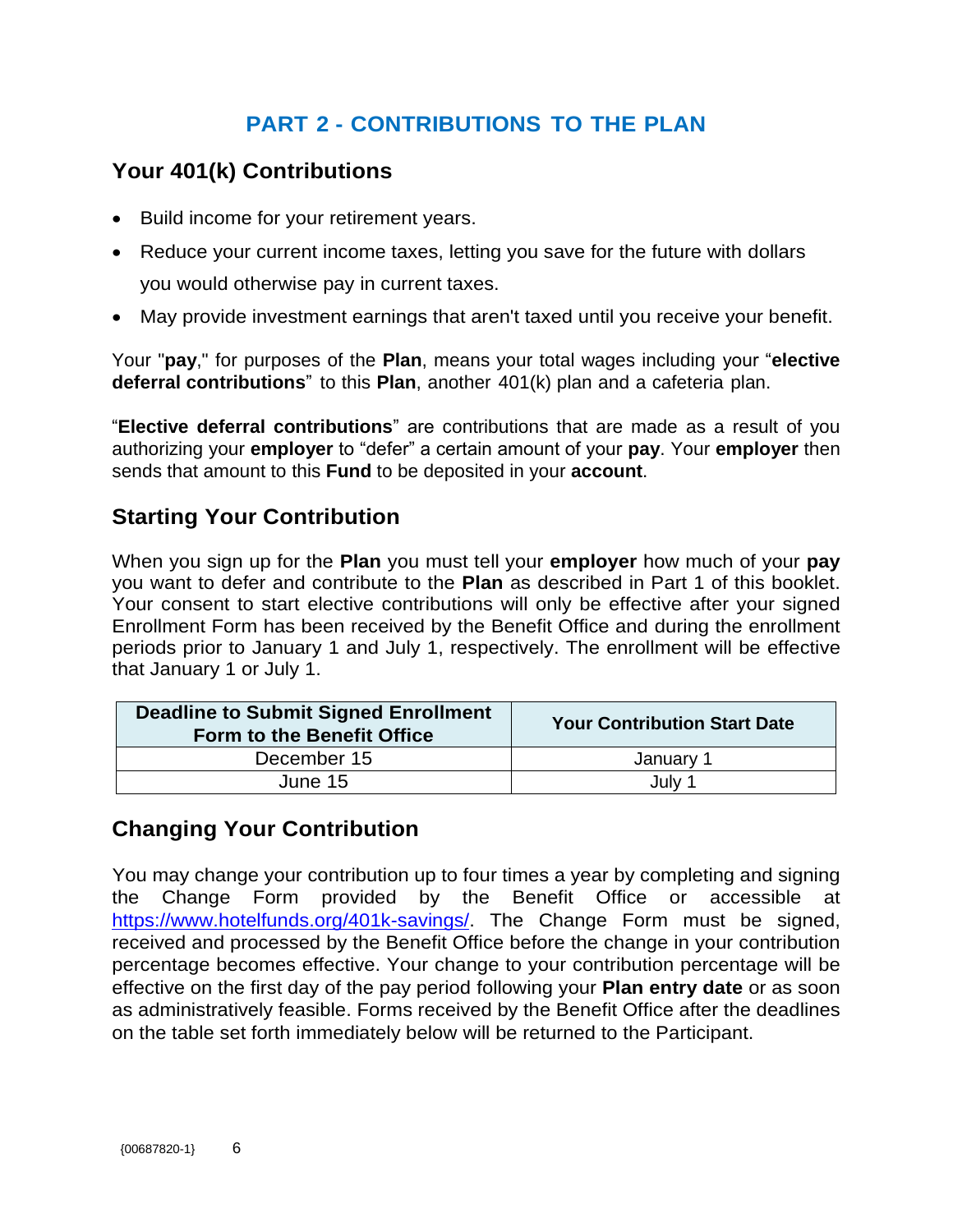| <b>Deadline to Submit</b><br><b>Signed Form to the</b><br><b>Benefit Office</b> | <b>Start Date of Your</b><br><b>Contribution Change</b> | <b>Effective Quarter of</b><br><b>Your Contribution</b><br>Change |
|---------------------------------------------------------------------------------|---------------------------------------------------------|-------------------------------------------------------------------|
| December 15                                                                     | January 1                                               | <b>First Quarter</b>                                              |
| March 15                                                                        | April 1                                                 | <b>Second Quarter</b>                                             |
| June 15                                                                         | July 1                                                  | <b>Third Quarter</b>                                              |
| September 15                                                                    | October 1                                               | <b>Fourth Quarter</b>                                             |

# <span id="page-7-0"></span>**Stopping Your Contribution**

You may stop your contributions by completing and signing the Change Form provided by the Benefit Office. You can stop your contribution by signing the Change Form. The Change Form must be signed and processed before the cessation of your contribution becomes effective. Your consent to stop your contribution may be effective on the first day of the pay period following the Benefit Office's receipt and processing of the Change Form on which you have elected to discontinue your contributions. If however the Benefit Office, receives this Form without sufficient lead time to process the change, your consent to stop your contribution will be effective on the first day of the next pay period, or as soon as administratively feasible.

# <span id="page-7-1"></span>**Make-up Contributions**

You can make up missed 401(k) **elective deferral contributions** when you return to work for a **participating employer** after a period of qualified military service as required by law. You have up to three times the period of service - not to exceed five years - to make up your missed contributions. The amount of make-up contributions is subject to the limits that would have applied during the military service period. You designate the specific year or years your contributions cover.

# <span id="page-7-2"></span>**Catch-up Contributions**

If you will be age 50 or older by the end of the year, and you are eligible to make a pre-tax contribution to the **Plan**, you may make **catch-up contributions** to the **Plan**. **Catch-up contributions** are additional pre-tax contributions that exceed the annual limit on those contributions. For 2021, the maximum **catch-up contribution** is \$6,500 so the combined 401(k) and **catch-up contribution** limit is \$26,000. For years after 2021, the maximum is subject to change each year for increases in the cost of living. To make **catch-up contributions**, contact the Benefit Office to obtain a Retirement Plan Catch-Up Contribution Election Form. You must complete the Form and submit it to the Benefit Office for processing.

# <span id="page-7-3"></span>**Pre-tax Contributions**

Your 401(k) contributions are made on a pre-tax basis. These pre-tax contributions

{00687820-1} 7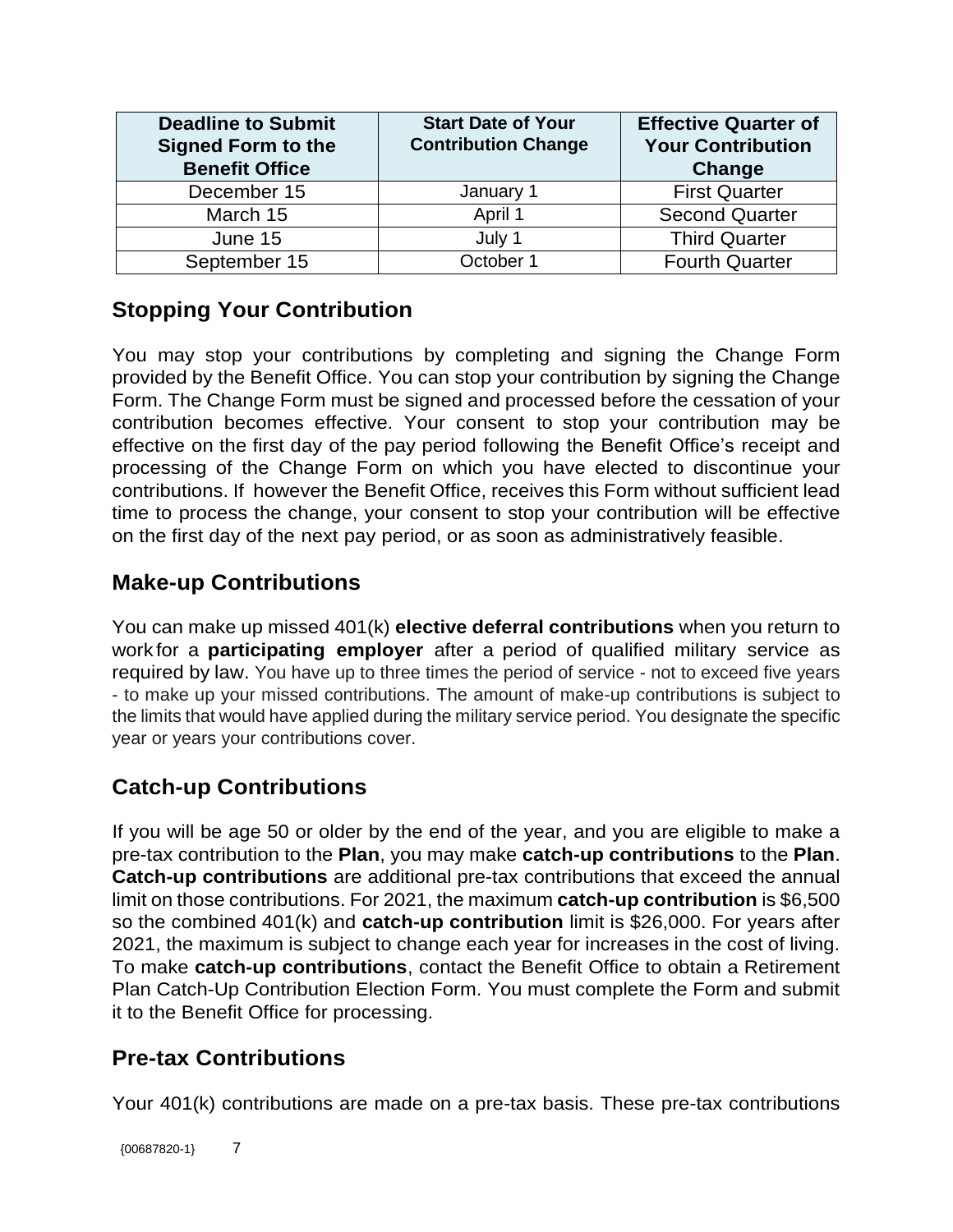reduce your **pay** before income and employment taxes (other than Social Security and Medicare taxes) are deducted; therefore, your contributions help to lower the taxes you pay. Social Security and Medicare taxes are, however, based on your **pay**  before 401(k) contributions are deducted. That means your Social Security and Medicare benefits stay the same no matter how much you contribute to the **Plan**. You may not contribute after-tax contributions to the **Plan**.

# <span id="page-8-0"></span>**Your Contribution Limit**

Federal law limits the amount you may contribute to a 401(k) plan annually. For 2021, you may contribute up to \$19,500 in pre-tax money. This limit applies to amounts you contribute to all 401(k) plans and may affect the amounts you contribute to other plans that allow you to make pre-tax contributions. This limit is increased from time to time, based on increases in the cost-of-living.

If you are also a participant in another 401(k) or defined contribution plan, the annual limit on contributions discussed in this Part 2 "Your Contribution Limit" applies to the amount you defer under both plans. If you are over the annual limit, you should request one or both plans to pay any excess contributions out to you. Only amounts over the limit may be paid to you, but you may choose whether it is paid from one or both plans. If you don't have the excess paid to you, it is taxable to you, but stays in the plans to be taxed again later when you receive it. Under this plan, you must tell the **Plan Administrator** by March 1 of the following year if you want any excess paid to you.

If you are a **highly paid employee** under IRS rules because your annual pay is more than \$130,000 for 2021, the law may also further limit your contributions to ensure that the average contribution rate of **highly paid employees** does not exceed that of the non-highly paid employees by more than the amount described in the **Internal Revenue Code**. Because of this limit your **employer** will either restrict the amount you can contribute in the future, or return your contributions which are over the limit. Your returned 401(k) **elective deferral contributions** will be treated as regular taxable income. The amount paid to you will include any earnings on your excess contributions.

# <span id="page-8-1"></span>**Limit on Total Contributions**

The law also limits the total amount of contributions that can be made by you to the **Plan** each year to the lesser of 100% of pay or \$58,000 for 2021. This limit applies to this **Plan**, together with all other defined contribution plans in which you participate. This limit is subject to change each year for increases in the cost of living.

# <span id="page-8-2"></span>**Pay Limit**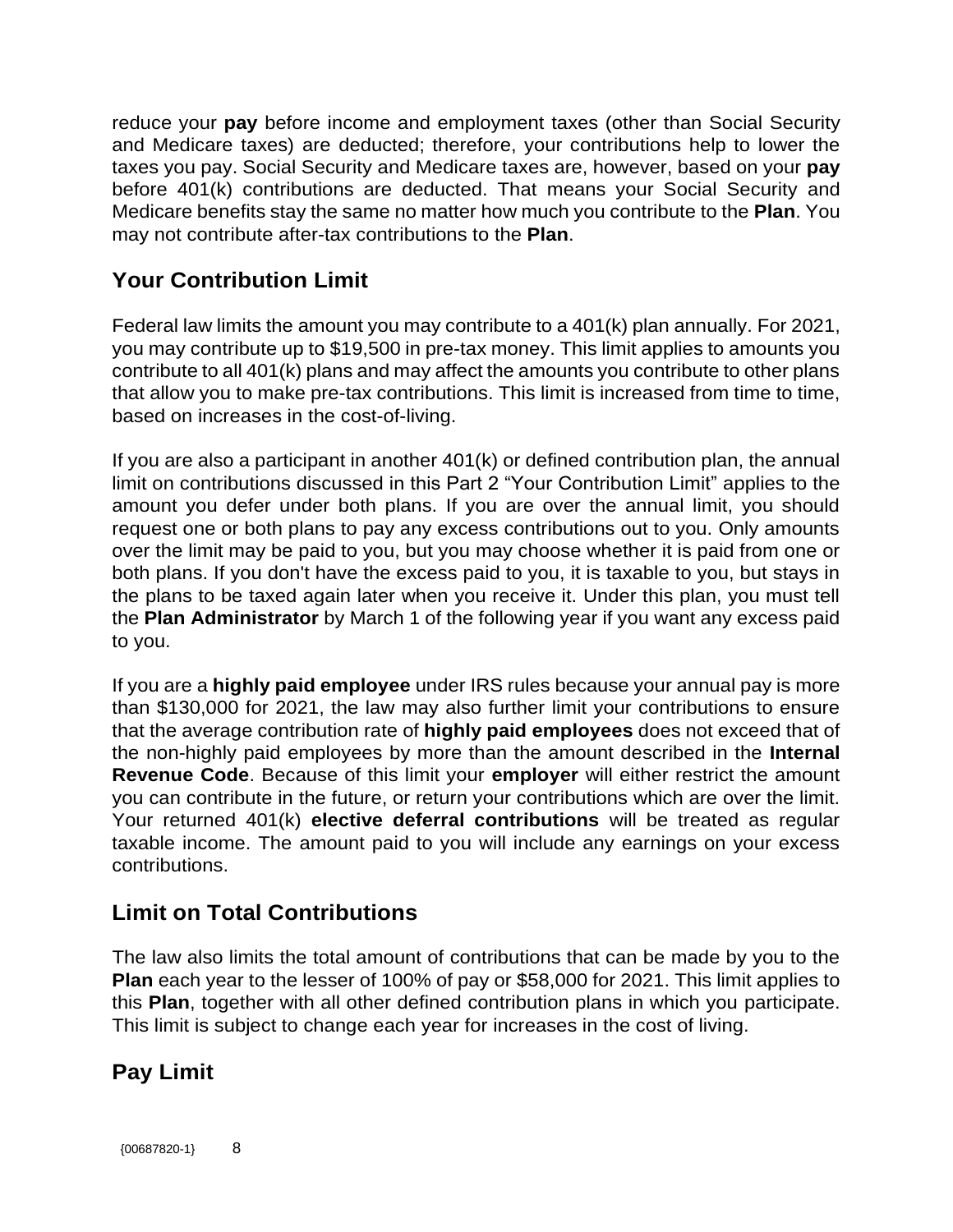The law limits the maximum amount of pay that your **employer** can take into account when contributing on your behalf. The limit for 2021 is \$290,000. This limit is subject to change each year for increases in the cost of living.

## <span id="page-9-0"></span>**Employer Contributions**

Your **employer** will contribute to the **Plan** on your behalf, if required under a **collective bargaining agreement or other agreement**, regardless of whether or not you contribute to the **Plan**. Under such arrangement, you will be automatically enrolled in this **Plan** and have an **account** set up on your behalf that will be credited with your **employer**'**s** contributions. If you elect to contribute to your **account** as well, your **account** will be comprised of your contributions and your **employer's**  contributions.

## <span id="page-9-1"></span>**Rollover Contributions to this Plan from Other Plans**

Under certain circumstances, you may transfer an amount from another plan to this **Plan**. This is a **rollover contribution**. You are immediately vested in your **rollover contributions**. You will not be taxed on the amount rolled over until you take the money out of the **Plan**. You may withdraw your **rollover contributions** at any time by contacting the Benefit Office.

The **rollover contribution** may come from:

- other qualified plans (including after-tax employee contributions and excluding Roth elective deferral contributions)
- tax sheltered annuity plans (excluding after-tax employee contributions and Roth elective deferral contributions)
- governmental 457(b) plans
- traditional IRAs if the amounts would be included in gross income

**Rollover contributions** must meet federal rules so ask the Benefit Office if you are interested in knowing more about them. You decide how to invest your **rollover contributions**.

#### <span id="page-9-2"></span>**When Principal Life Insurance Company Receives Your Contributions**

Once Principal Life Insurance Company receives your contributions, and/or that of your **Employer**, if applicable, an individual **account** will be established for you. That **account** reflects the contributions you have made, your **employer's** contributions if applicable, and your investment earnings. Your contributions will share in investment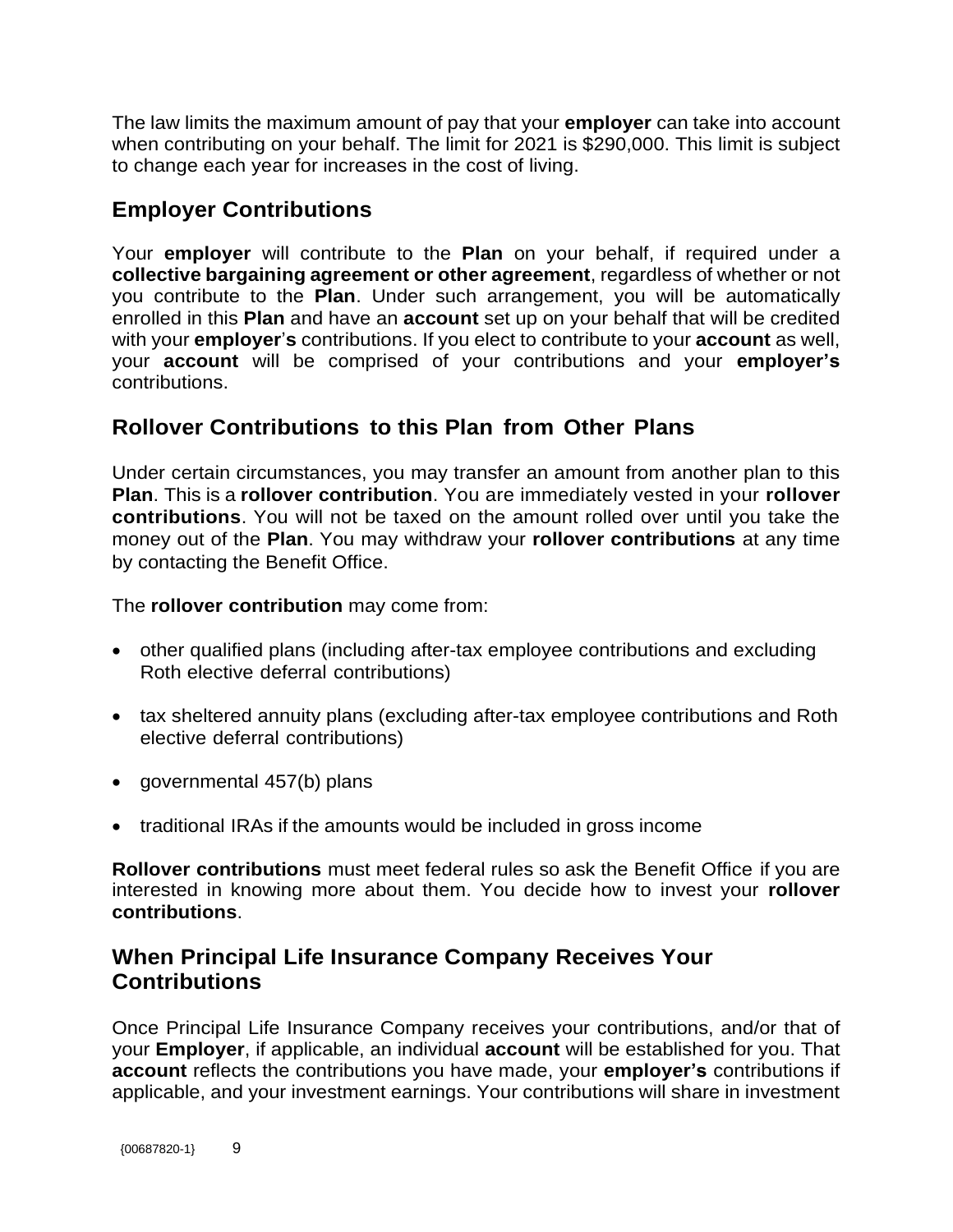earnings or losses of the investment options in which you invest. You don't pay taxes on your contributions or any interest or earnings on those contributions until later when you receive that money following your termination of **employment** covered by a **collective bargaining agreement or other agreement**.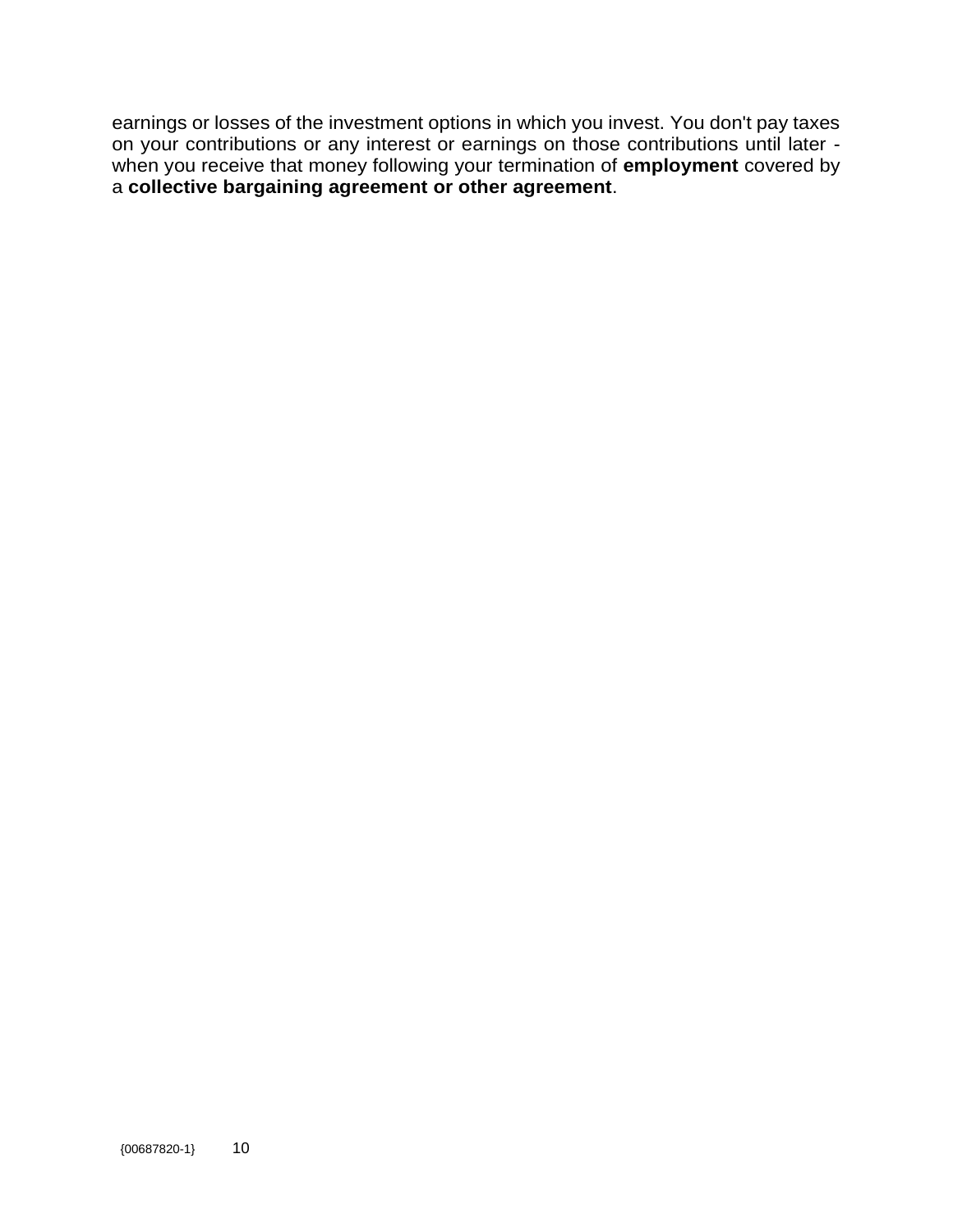#### **PART 3 - YOUR ACCOUNT**

#### <span id="page-11-1"></span><span id="page-11-0"></span>**Your Account**

Your contributions, and your **employer**'**s** contributions, if applicable, are credited to your **account**. The value of your **account** equals the current value of these contributions and any investment earnings or losses credited on those contributions. Your share of expenses in administering the **Plan** will be deducted from your **account** quarterly. Periodically, you will receive a benefit statement that summarizes the activity in your **account**, including contributions, withdrawals, administrative expenses, and earnings/losses on your investments. Such information is also accessible by logging into your **account** on the Principal Life Insurance Company website at https://login.principal.com/login.

#### <span id="page-11-2"></span>**Investing Your Account**

Contributions made to your **account** are invested in the investment options you select. When you first enroll in the **Plan**, you select your initial investment choices on the Enrollment Form, and then later, you can make changes to your investments online at https://www.principal.com/. The **Plan's** Board of **Trustees** decides which selection of investment options is available to you.

Many investment options have charges and restrictions that apply when you remove money or transfer funds. The dollar amount that can be removed or transferred may be restricted along with the dates on which such transactions can be made. Principal Life Insurance Company can tell you more about these charges and restrictions and when they will apply.

If you do not make an investment choice, then your contributions will be automatically invested in a **qualified default investment option**. Your contributions will remain invested in this option until you make an affirmative election to invest them in one or more investment options. The option selected by the **Trustees** to be the **qualified default investment option** is the applicable Principal Lifetime Portfolio, based on your current age and the year you will reach the **Plan's normal retirement age** which is age 59½.

The **Plan** is designed to comply with **ERISA Section 404(c)**. As a result, the **Plan's Trustees** will have no responsibility or liability for any investment losses you incur as a result of your investment decisions.

For example, if you contributed **elective deferrals** and/or received **employer contributions** totaling \$5,000, and the investment options that you have selected produced a negative return (so that your **account** balance has been reduced to \$4,000), then you are only eligible to withdraw \$4,000.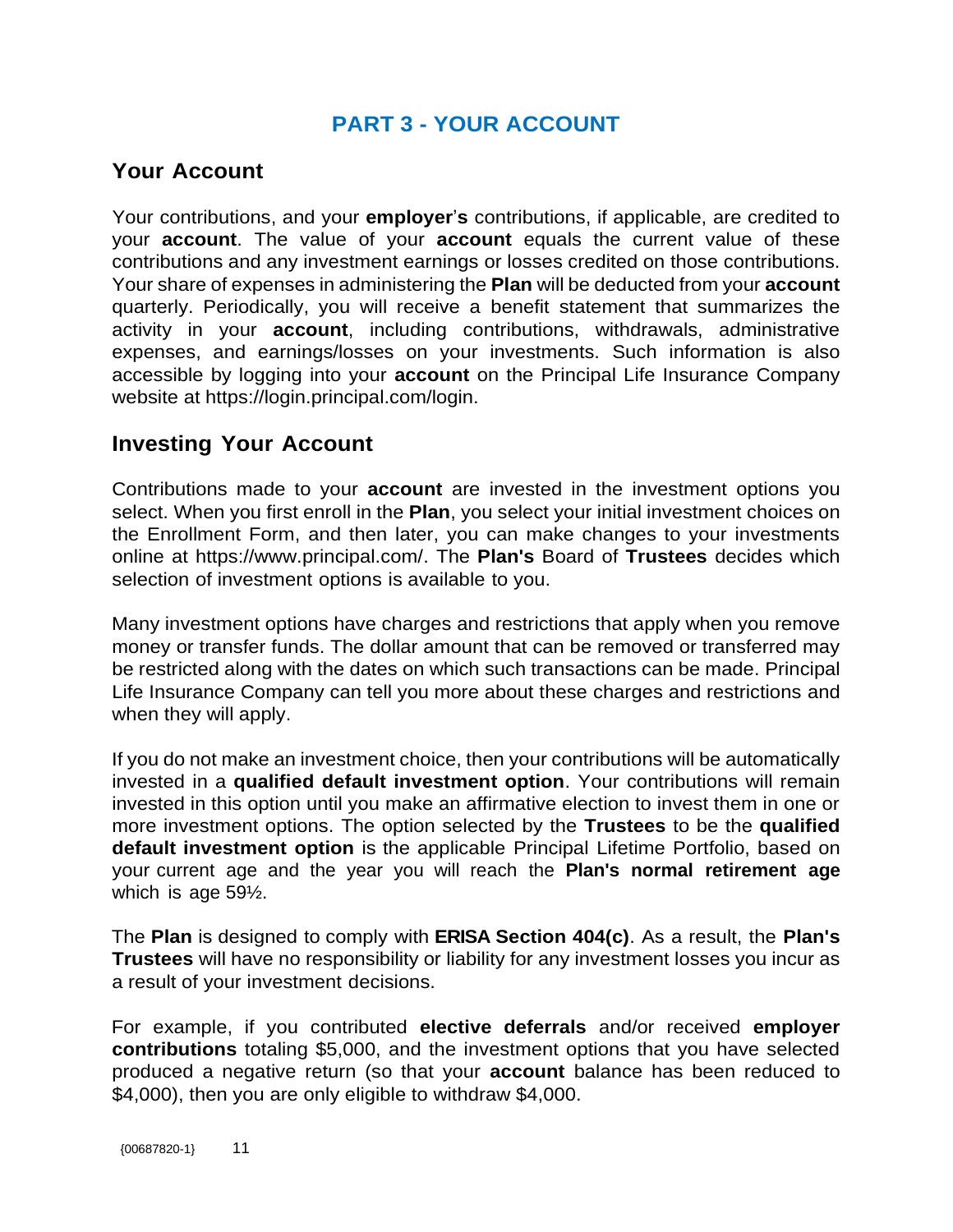The **Plan's Trustees**, fiduciaries, and representatives are not liable or responsible for any losses that are the direct and necessary result of the investment instructions given by you, your **beneficiary**, or your representative. The **Trustees** urge you to read the literature describing each investment option prior to making any investment decision.

You may obtain additional information on the investment options offered under this **Plan** by visiting<https://www.principal.com/> or by requesting this information from the Benefit Office.

# <span id="page-12-0"></span>**Vesting in Your Account**

You are always, at all times, fully vested in, or entitled to, the entire value of your **account**.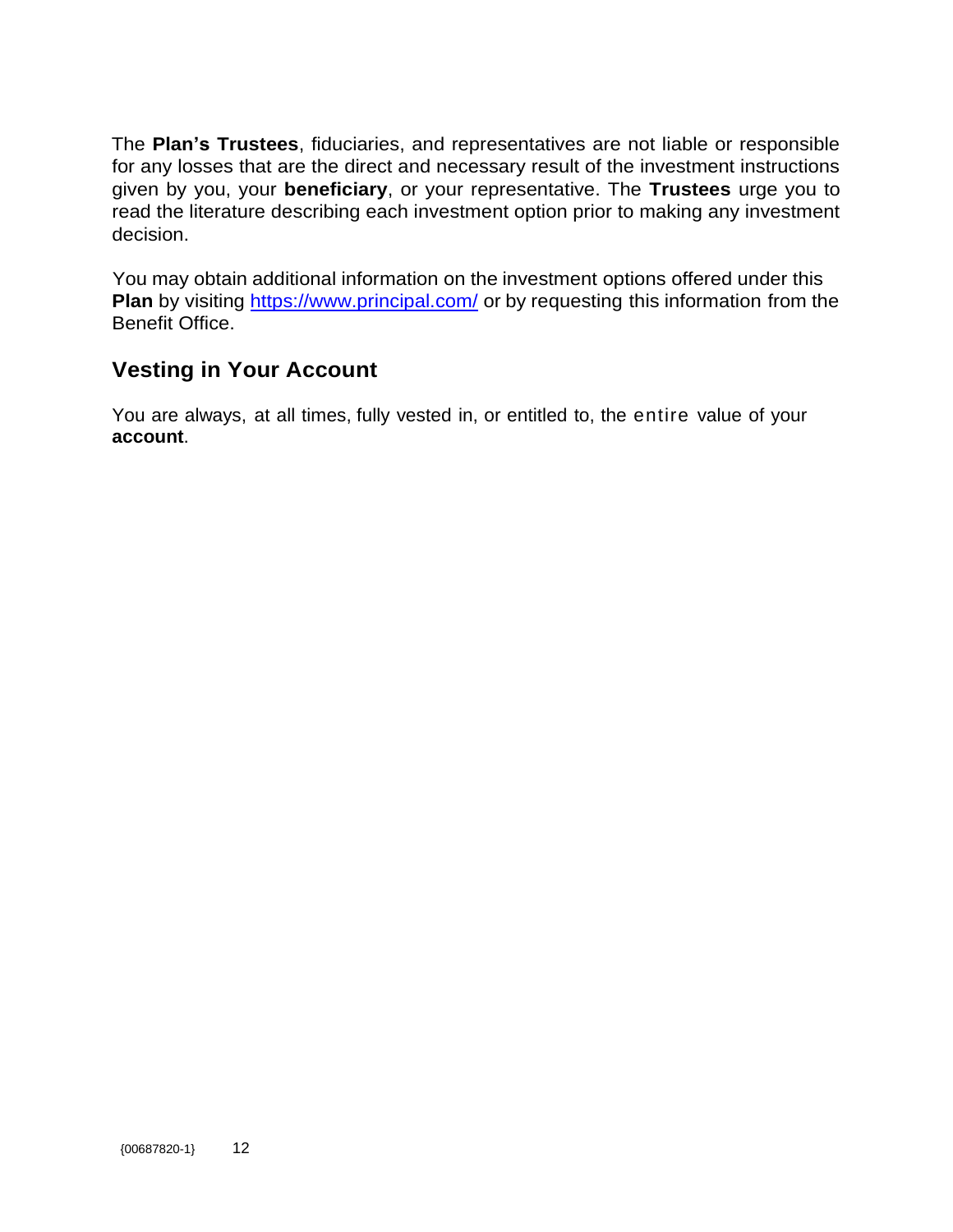# **PART 4 – ACCESS TO YOUR ACCOUNT MONEY**

#### <span id="page-13-1"></span><span id="page-13-0"></span>**Lump Sum Cash Payment**

Your **account** will be distributed to you in a single lump sum cash payment after you terminate your **employment** covered by a **collective bargaining agreement or other agreement**.

You must complete a Cash Distribution Form and submit it to the Benefit Office to receive your lump sum cash payment. Contact the Benefit Office for a Cash Distribution Form. A fee or restriction may apply to some investment options for withdrawing funds to pay your benefits. Contact Principal Life Insurance Company for more information.

## <span id="page-13-2"></span>**While You Are Employed**

#### **Normal Retirement Age**

**Normal retirement age** is age 59½. If you continue working in **employment** covered by a **collective bargaining agreement or other agreement** after your **normal retirement age**, you may withdraw up to your entire **account** balance whenever you elect, even if you remain employed.

#### **Hardship Withdrawal from Your Account**

If you have a financial hardship before you reach age 59½, you may be able to withdraw a lump sum amount equal to or less than the amount of your hardship. You may be able to withdraw certain **employer contributions**, if applicable, and your pre-tax contributions (including earnings) that are available in your **account** at the time of the hardship withdrawal.

Under federal rules, you can make a hardship withdrawal only if it is both on account of an "immediate and heavy financial need" and is "necessary to satisfy that financial need" for:

- Medical expenses, incurred by you, your **spouse**, **primary beneficiary** or your **dependents**, or necessary for these persons to obtain medical care, which are not reimbursed or otherwise paid for by insurance or any group health plan or governmental program.
- Costs directly related to the purchase of your primary home (excluding mortgage payments), stop your eviction from your primary home, or stop foreclosure on your primary home.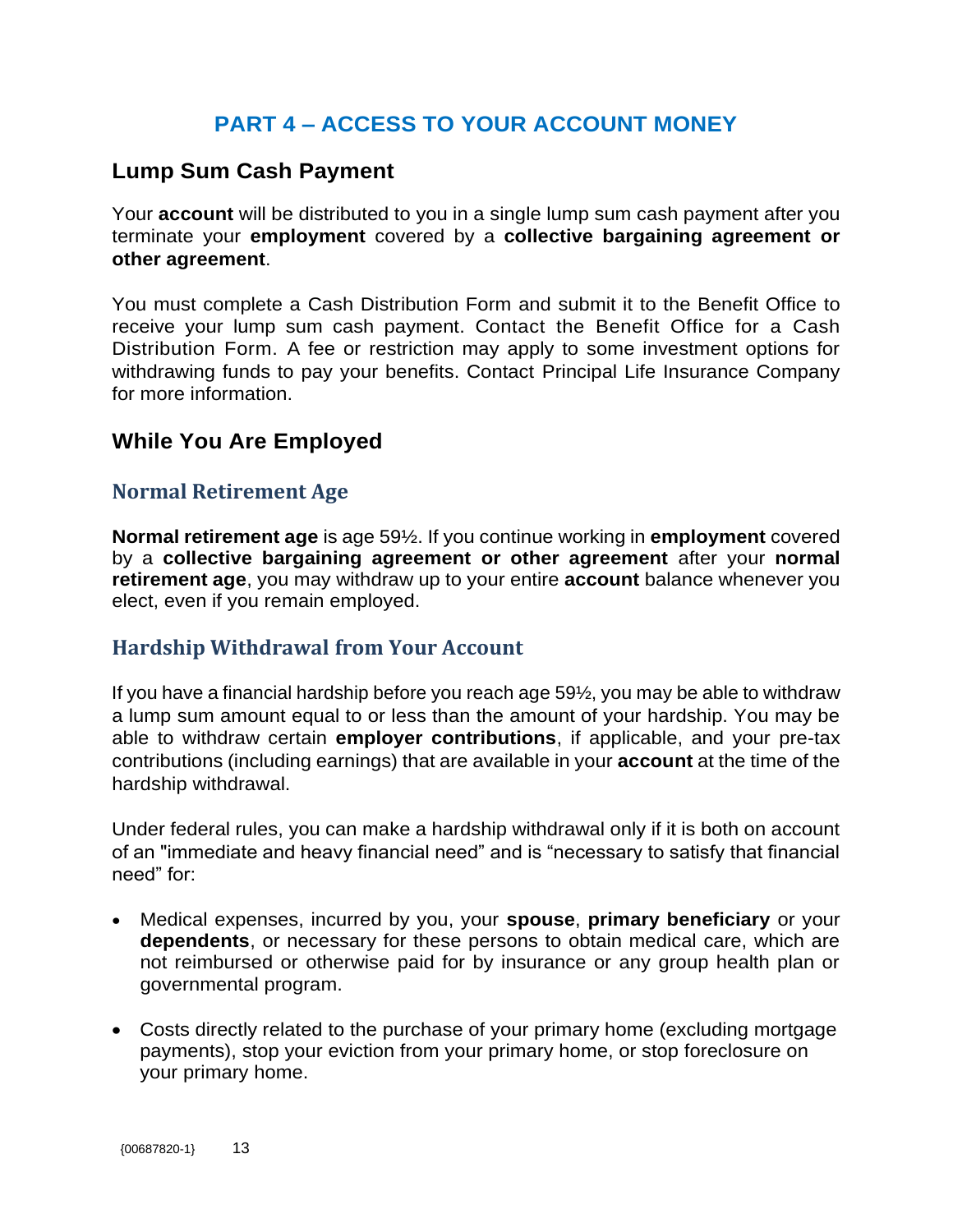- Payment of tuition, related educational fees, and room and board expenses, for the next 12 months of post-secondary education for you, your **spouse**, **primary beneficiary**, your children, or your other **dependents**.
- Payment of funeral expenses incurred by you, your **spouse**, your **primary beneficiary** or **dependents**.
- Certain expenses to repair damage to your primary home that would qualify for a casualty tax deduction (without regard to whether the expenses exceed 10% of adjusted gross income).
- Expenses and losses due to disaster: Expenses or losses you incurred on account of a disaster declared by the Federal Emergency Management Agency (FEMA) if at the time of the disaster you lived or worked in an area designated by FEMA for individual assistance with respect to the disaster.

You may make a hardship withdrawal only if you have received all other withdrawals available to you under other plans of your **employer**. You may not withdraw more than the amount of your immediate and heavy financial need. The amount of the hardship withdrawal may include the amount of taxes and penalties reasonably anticipated to result from such withdrawal.

Your request for a hardship withdrawal must be in writing on a Withdrawal Form provided by Principal Life Insurance Company. You must complete and return it to Principal Life Insurance Company. The hardship distribution may not be made if the Benefit Office has actual knowledge that is different from the **participant's** representation.

A charge or restriction might apply for some investment options if you make a withdrawal. Talk with Principal Life Insurance Company before you complete the Withdrawal Form.

## <span id="page-14-0"></span>**After Your Employment Ends**

#### Termination of Employment

If you stop working in **employment** covered by a **collective bargaining agreement or other agreement**, before you are eligible to retire,you may choose to have all or any part of your **account** paid to you at any time.

You may leave your **account** in the **Plan** after the termination of your **employment** covered by such agreements, provided you have not reached your **Required Beginning Date**. If your **account** remains in the **Plan**, you must pay for all fees and expenses to maintain your **account** in the **Plan**. These expenses will be withdrawn directly from your **account**.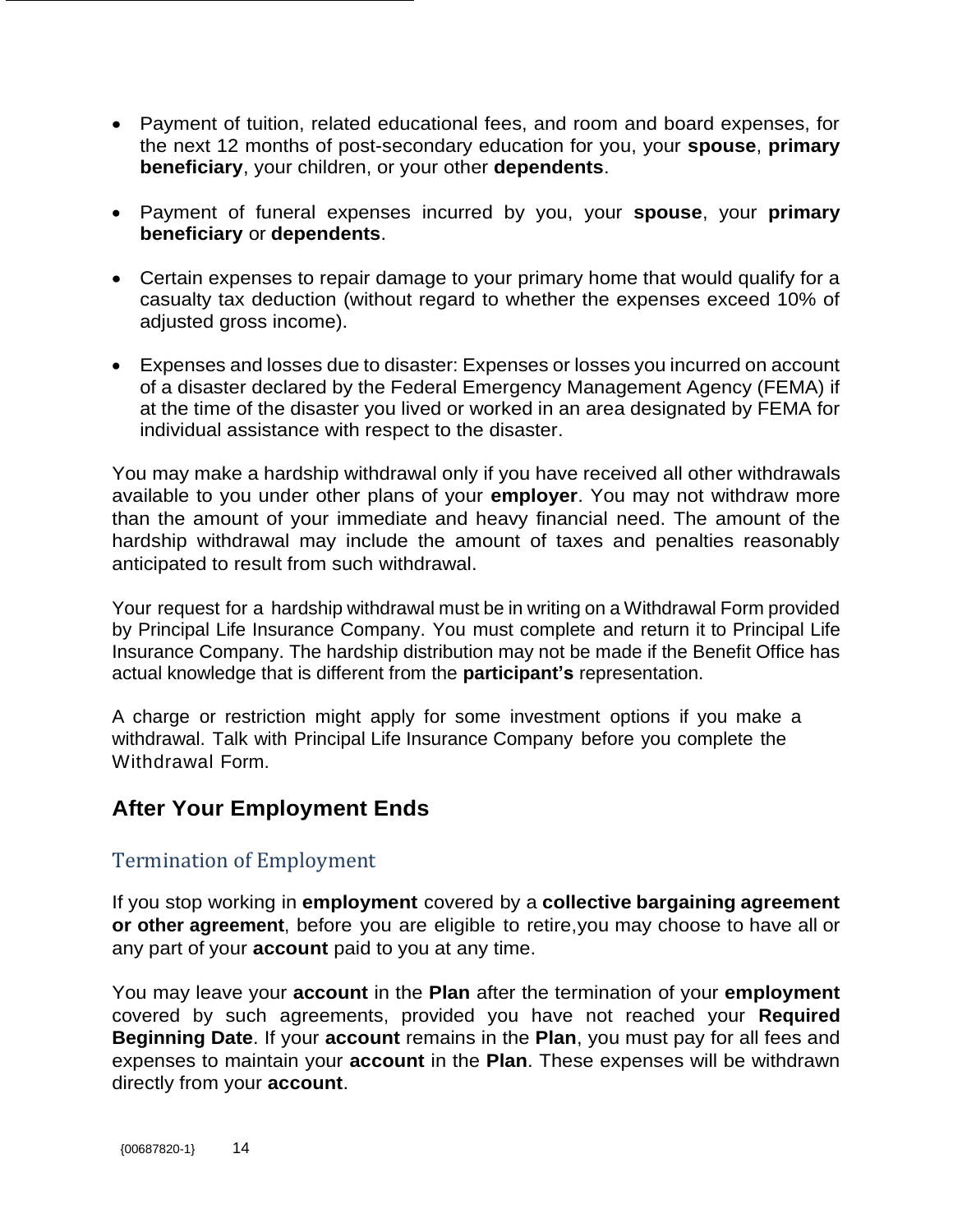#### Retirement

Normal retirement under this **Plan** occurs at age 59½ when you stop working in **employment** covered by a **collective bargaining agreement or other agreement**. You may withdraw up to your entire **account** balance at normal retirement.

Unless you elect otherwise, your benefits must begin within 60 days after the close of the latest **plan year** in which you:

- attain age 65;
- reach the 10th anniversary of your **Plan entry date**; or
- you stop working for a **participating employer**.

## **Disability**

If you become permanently **disabled**, you will be eligible to receive your **account** balance. You are considered totally and permanently **disabled** if you are deemed **disabled** by the Social Security Administration and have received a Social Security Disability Award.

## <span id="page-15-0"></span>**Required Beginning Date**

Under the law you must receive your **account** balance no later than your **required beginning date**. Your **required beginning date** is the later of April 1 of the calendar year immediately following the calendar year in which you reach age 72 (70½ if you reached age 70½ before January 1, 2020) or the date in which you stop working in **employment** covered by a **collective bargaining agreement or other agreement**.

#### <span id="page-15-1"></span>**Small Account Balances**

If you are eligible for a benefit and your **account** balance is equal to or less than \$5,000 (excluding rollover distributions), your **account** balance may be paid to you in a lump sum, even if you do not apply. Spousal consent is not required if your **account** balance is equal to or less than \$5,000.

## <span id="page-15-2"></span>**Direct Rollovers**

You may elect to roll over your benefit payment from this **account** to another eligible plan. A rollover occurs when you receive a distribution from one qualified retirement plan, like this **Plan**, and contribute all or part of the distribution within 60 days to another qualified retirement plan or traditional IRA. This transaction is not taxable, but it is reportable on the Form 1099-R and your federal tax return. Principal Life Insurance Company will give you more specific information about this option when it applies.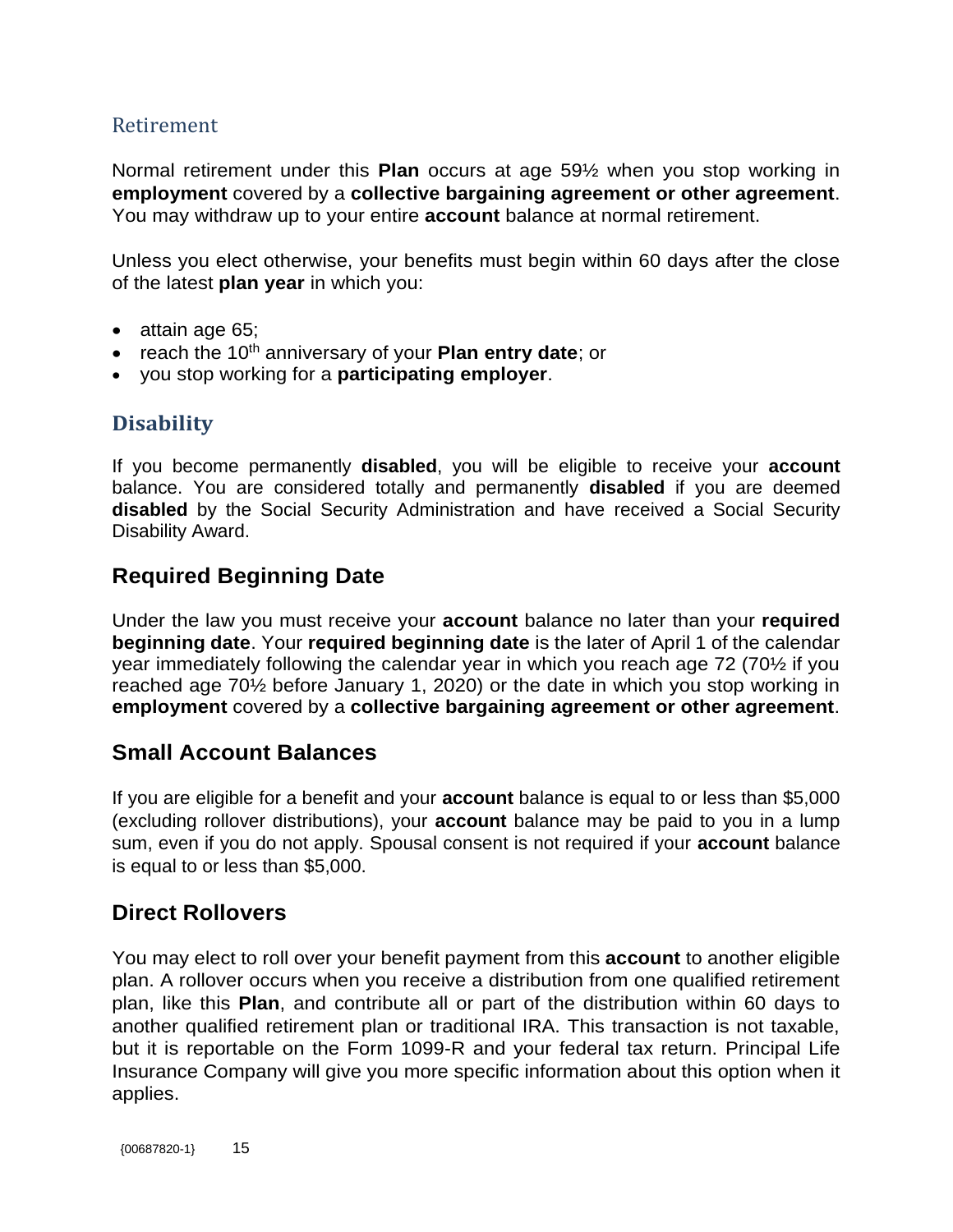# <span id="page-16-0"></span>**Tax Considerations**

Benefits you receive from your **account** are subject to income taxes. You may be able to postpone or reduce the taxes that would otherwise be due by rolling over all or part of your **account** to an individual retirement account or annuity, another employer qualified retirement plan, a 403(b) account, a 457(b) governmental plan or a deferred compensationplan. In addition, amounts you receive before reaching age 59½ will most likely be subject to an additional 10% penalty tax. If you do not rollover your entire benefit to an **eligible retirement plan**, the amount which you do not rollover is subject to automatic federal income tax withholding at the rate of 20%, even if you intend to roll the distribution over later. If you fail to submit an application for benefits by your **required beginning date**, you may be subject to a 50% excise tax, imposed by the IRS, on the amount that you should have received from your **account**.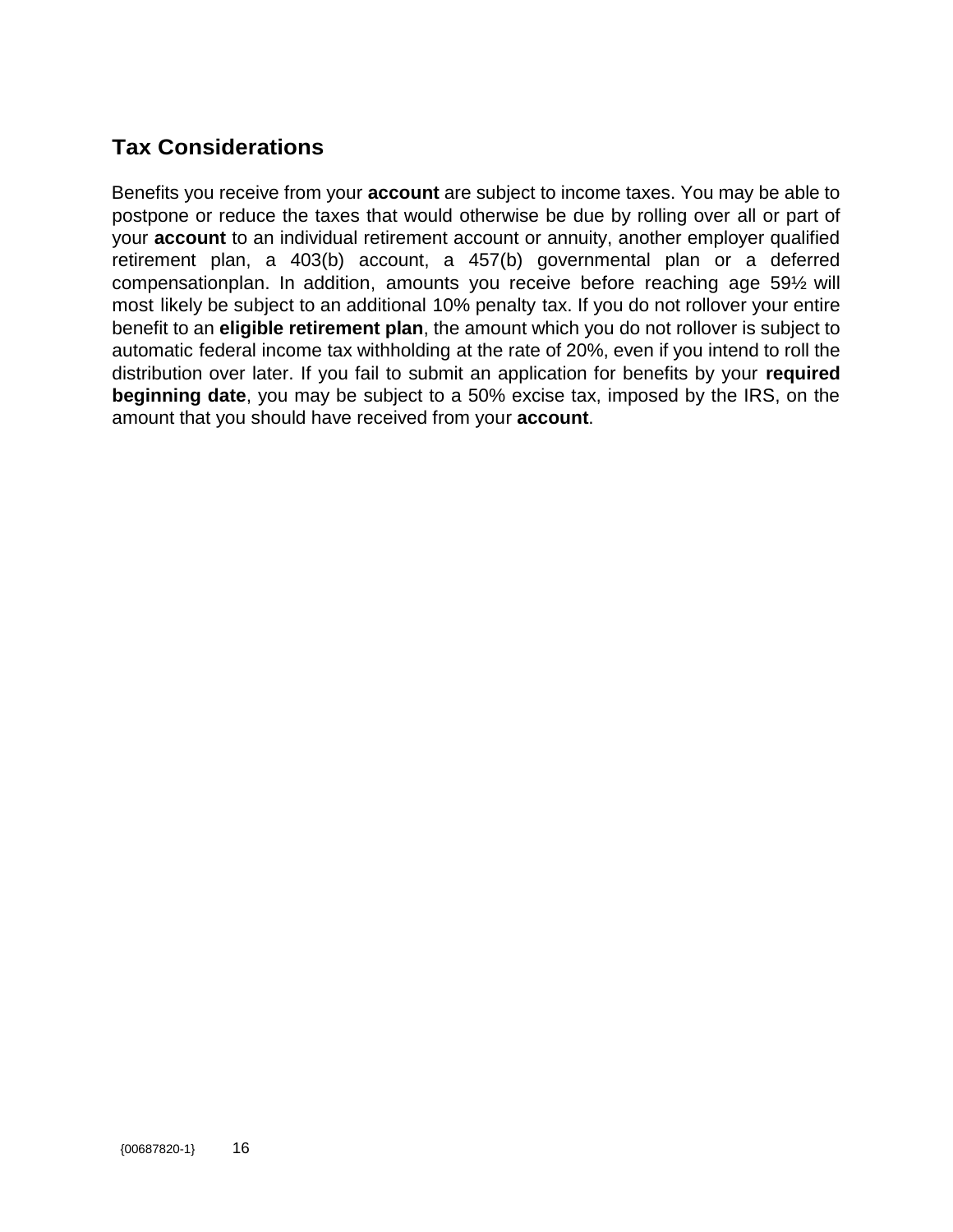#### **PART 5 – SURVIVOR BENEFIT**

#### <span id="page-17-1"></span><span id="page-17-0"></span>**Death**

Survivor benefits are an important part of financial security upon your death. If you die before receiving the value of your **account**, your **beneficiary** will receive the value of your **account** balance in a single lump sum payment. Upon your death, the Benefit Office will need to be notified. The Benefit Office will provide your **beneficiary** with a Death Notification Form. The Form must be completed and submitted to the Benefit Office.

It is very important that you keep the Benefit Office informed of any changes in your marital status and of the proper name and address of your **beneficiary**.

# <span id="page-17-2"></span>**A Spouse's Rights**

If you are married, your **spouse** will be your **beneficiary** unless your **spouse** consented to waive the benefit in writing and that consent has been properly notarized. Your **spouse** must provide written, notarized consent to waive payment of the death benefit and to permit you to name someone else as your **beneficiary** for death benefits which are payable if you die before your **account** has been distributed by the **Plan**.

Your **spouse's** consent may let you make future changes without your **spouse's** consent. If it does not, you will need a new consent to make a new choice. You do not need your **spouse's** consent to cancel a choice.

Your **spouse** may revoke consent at any time before your death. A **spouse's** consent is not valid for a former or future spouse of yours. You and your **spouse** need to understand your respective rights and obligations concerning the benefit payable at your death, particularly the financial impact that waiving such benefit will have on your **spouse**. Contact the Benefit Office for more information.

# <span id="page-17-3"></span>**Choosing a Beneficiary**

When you enroll in the **Plan**, you will receive a Beneficiary Form that you can use to name your **beneficiary**. You may name a **beneficiary** or change your **beneficiary** at any time. All **beneficiary** designations (or changes) must be made on the Beneficiary Form and received by the Benefit Office *before* your death.

If you die without designating a **beneficiary** or if your **beneficiary** dies before you or dies before receiving the entire death benefit on your behalf, your **beneficiary** will be the persons in the following order (if living at the time payment is made):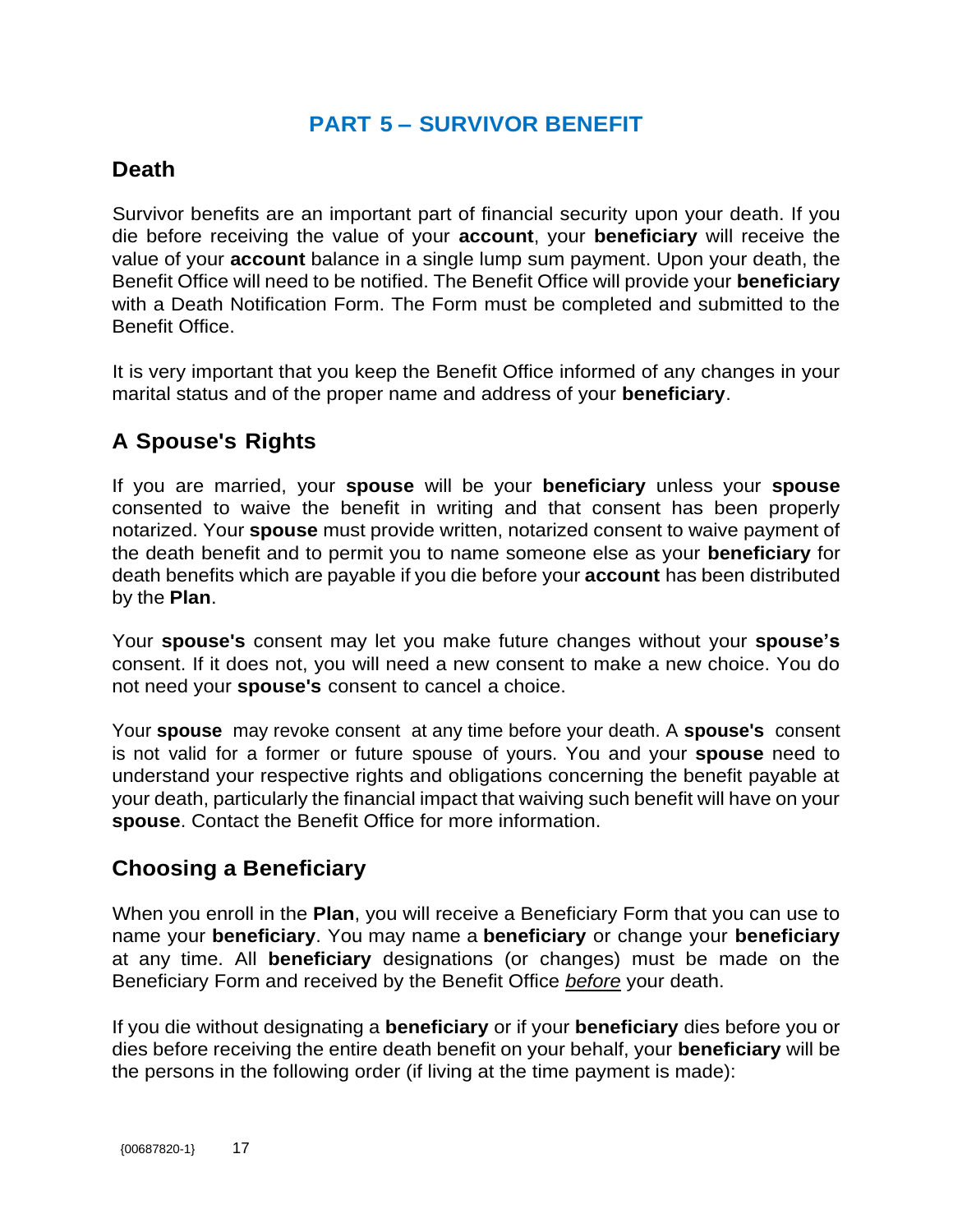- Your surviving **spouse**, or if none;
- Your natural and adopted children in equal shares **per stirpes**, or if none;
- Your estate.

#### <span id="page-18-0"></span>**Payment of Survivor Benefits to Your Spouse**

If your **spouse** is your **beneficiary**, your **spouse** will receive payment of your **account** balance within a reasonable period after the Benefit Office has been notified of your death. Your **spouse** is entitled to a single lump sum payment of your **account**. Your **spouse** may elect to receive the single lump sum payment by December 31 of the calendar year in which you died. Your **spouse** may postpone payment, but the entire **account** balance must be distributed no later than the December 31 of the calendar year containing the later of the year you die or would have attained age 72 (age 70½ before January 1, 2020).

Your **spouse** may be eligible to roll over the single lump sum payment from this **Plan**  directly to an **eligible retirement plan** or an individual retirement account.

#### <span id="page-18-1"></span>**Payment of Survivor Benefits to a Beneficiary (Not Spouse)**

Your **beneficiary** will receive payment of your **account** balance within a reasonable period after the Benefit Office has been notified of your death. Your **beneficiary** may elect to postpone payment, but the entire **account** balance must be distributed no later than the December 31 of the calendar year containing the fifth  $(5<sup>th</sup>)$  anniversary of your death.

If your designated **beneficiary** is not your **spouse**, your designated **beneficiary** may roll over the single lump sum payment from this **Plan** to an individual retirement account, instead of receiving a direct payment. The individual retirement account must be identified as an inherited IRA and is subject to special distribution rules.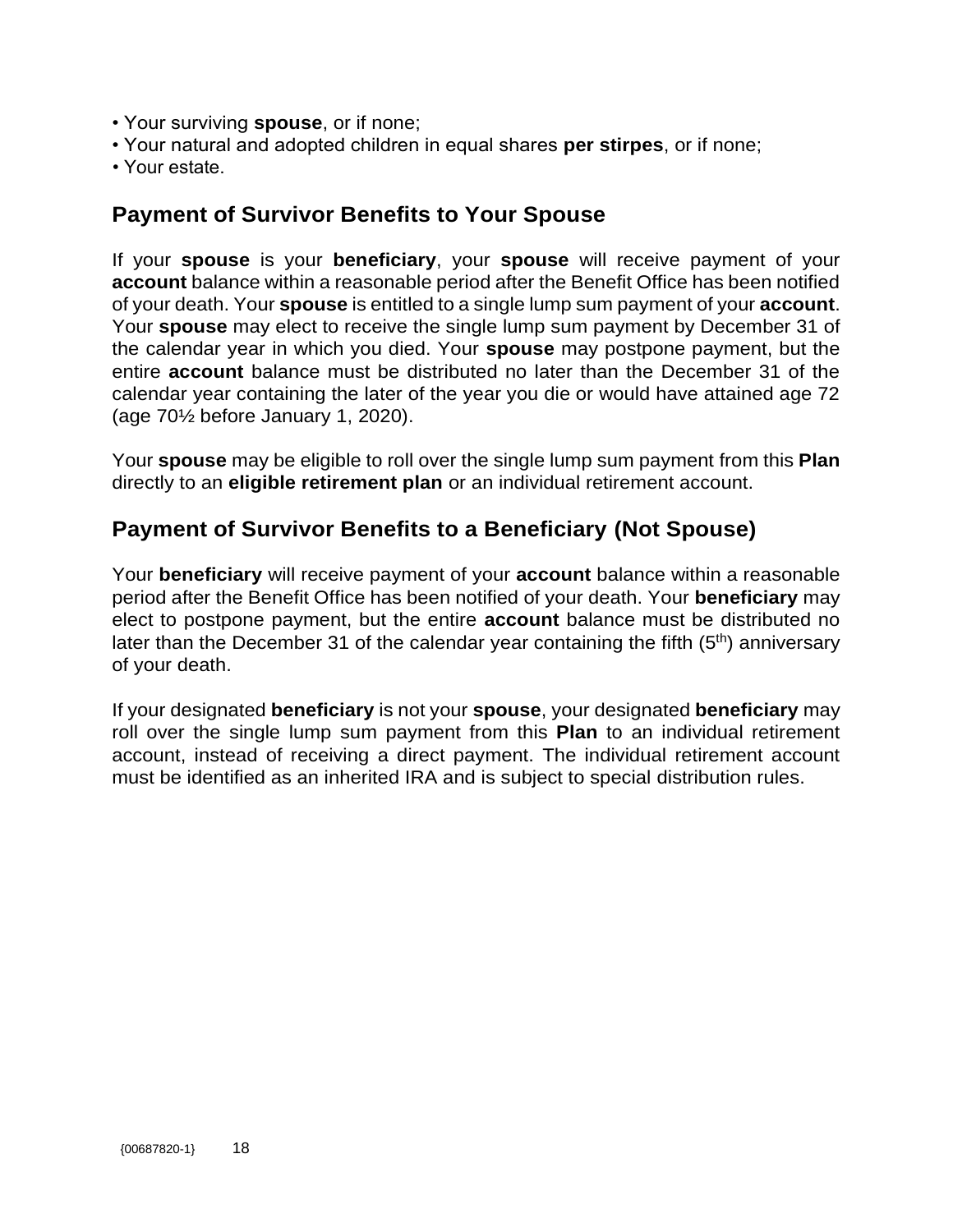## **PART 6 - IMPORTANT INFORMATION FOR YOU**

# <span id="page-19-1"></span><span id="page-19-0"></span>**Your ERISA Rights**

As a **participant** in the New York Hotel Trades Council and Hotel Association of New York City, Inc. 401(k) Savings **Plan** you are entitled to certain rights and protections under the Employee Retirement Income Security Act of 1974, as amended (**ERISA**). **ERISA** provides that you and all of the other **Plan participants** will be entitled to:

#### <span id="page-19-2"></span>**Receive Information About Your Plan and Benefits**

Examine, without charge, at the **Plan Administrator's** office and at other specified locations, such as worksites and **union** halls, all documents governing the **Plan**, including insurance contracts and **collective bargaining agreements or other agreements**, and a copy of the latest annual report (Form 5500 Series) filed by the **Plan** with the U.S. Department of Labor and available at the Public Disclosure Room of the Employee Benefits Security Administration.

Obtain, upon written request to the **Plan Administrator**, copies of all documents governing the **Plan**, including insurance contracts and **collective bargaining agreements or other agreements**, and copies of the latest annual report (Form 5500 Series) and updated SPD. The **Administrator** may make a reasonable charge for the copies.

Receive a summary of the **Plan's** annual financial report. The **Plan Administrator** is required by law to furnish each **participant** with a copy of this summary annual report.

Obtain a statement of your **account** telling you whether you have the right to receive a benefit at **normal retirement age** and, if so, the amount of your vested **account**. This statement must be requested in writing and is not required to be given more than quarterly. The **Plan** must provide the statement free of charge.

## <span id="page-19-3"></span>**Prudent Actions by Plan Fiduciaries**

In addition to creating rights for **Plan participants, ERISA** imposes duties upon the people who are responsible for the operation of the employee benefit **Plan**. The people who operate your **Plan**, called "fiduciaries" of the **Plan**, have a duty to do so prudently and in the interest of you and other **Plan participants** and **beneficiaries**. No one, including your **employer**, your **union**, or any other person, may fire you or otherwise discriminate against you in any way to prevent you from obtaining a benefit or exercising your rights under **ERISA**.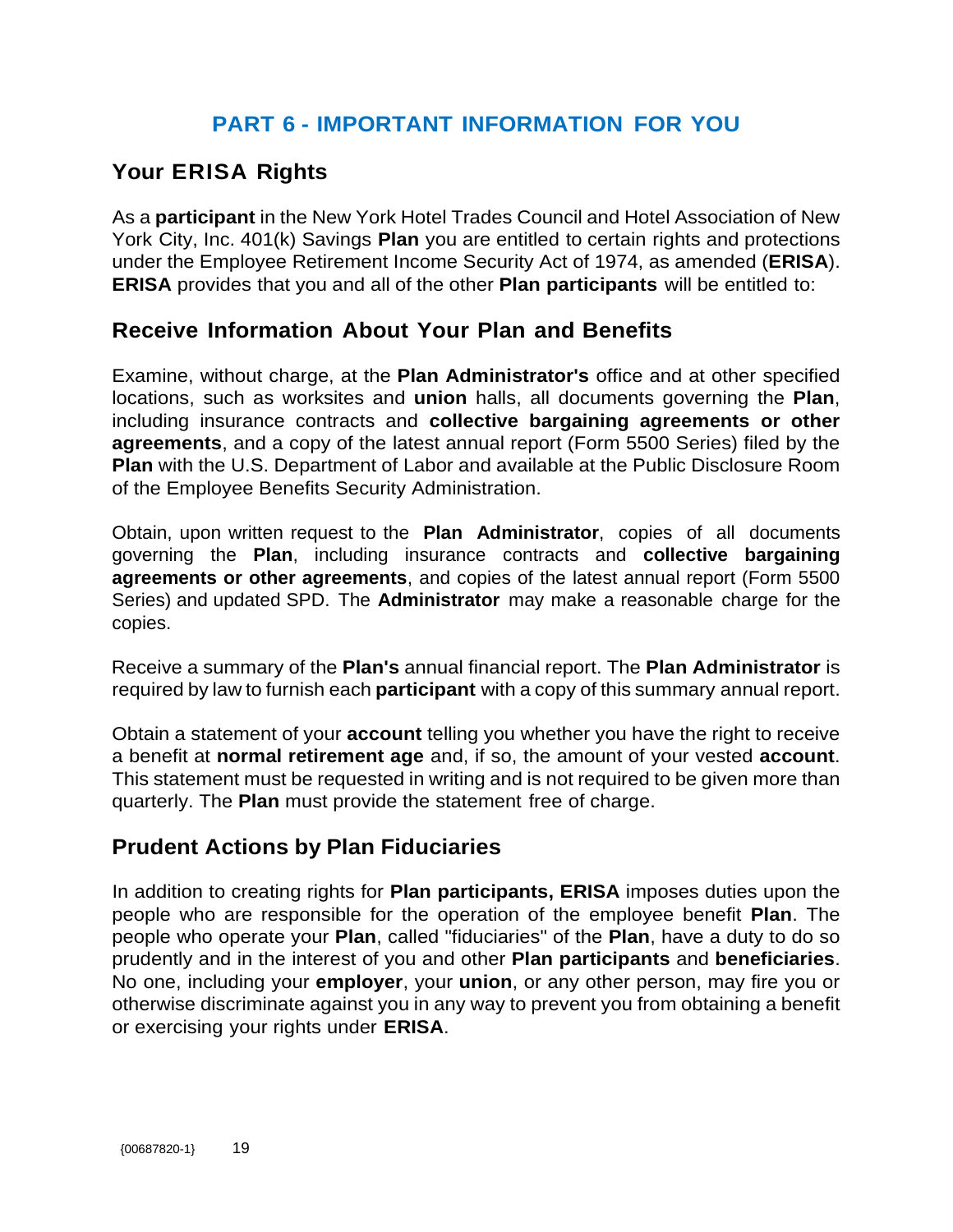# <span id="page-20-0"></span>**Enforce Your Rights**

If your claim for a benefit is denied or ignored, in whole or in part, you have a right to know why this was done, to obtain copies of documents relating to the decision without charge, and to appeal any denial, all within certain time schedules.

Under **ERISA**, there are steps you can take to enforce the above rights. For instance, if you request a copy of the **Plan** documents or the latest annual report from the **Plan**  and do not receive them within 30 days, you may file suit in a federal court. In such a case, the court may require the **Plan Administrator** to provide the materials and pay you up to \$110 a day until you receive the materials, unless the materials were not sent because of reasons beyond the control of the **Administrator**. If you have a claim for benefits which is denied or ignored, in whole or in part, you may file suit in a state or federal court. In addition, if you disagree with the **Plan's** decision or lack thereof concerning the qualified status of a domestic relations order, you may file suit in federal court. If it should happen that **Plan** fiduciaries misuse the **Plan's** money, or if you are discriminated against for asserting your rights, you may seek assistance from the U.S. Department of Labor, or you may file suit in a federal court. The court will decide who should pay court costs and legal fees. If you are successful the court may order the person you have sued to pay these costs and fees. If you lose, the court may order you to pay these costs and fees, for example, if it finds your claim is frivolous.

## <span id="page-20-1"></span>**Assistance with Your Questions**

If you have any questions about your **Plan**, you should contact the **Plan Administrator**. If you have any questions about this statement or about your rights under **ERISA**, or if you need assistance in obtaining documents from the **Plan Administrator**, contact the nearest office of the Employee Benefits Security Administration, U.S. Department of Labor, listed in your telephone directory or the Division of Technical Assistance and Inquiries, Employee Benefits Security Administration, U.S. Department of Labor, 200 Constitution Avenue N.W., Washington D.C. 20210. You may also obtain certain publications about your rights and responsibilities under **ERISA** by calling the publications hotline of the Employee Benefits Security Administration.

# <span id="page-20-2"></span>**Qualified Domestic Relations Order (QDRO)**

A domestic relations order is a judgment, decree, or order that provides child support, alimony payments, or marital property rights. A domestic relations order may give all or part of your **account** to an alternate payee if it is determined to be a **qualified domestic relations order** (**QDRO**). An alternate payee is your **spouse**, former **spouse**, child or dependent. In order to be a **QDRO**, the domestic relations order must include certain information and meet certain requirements.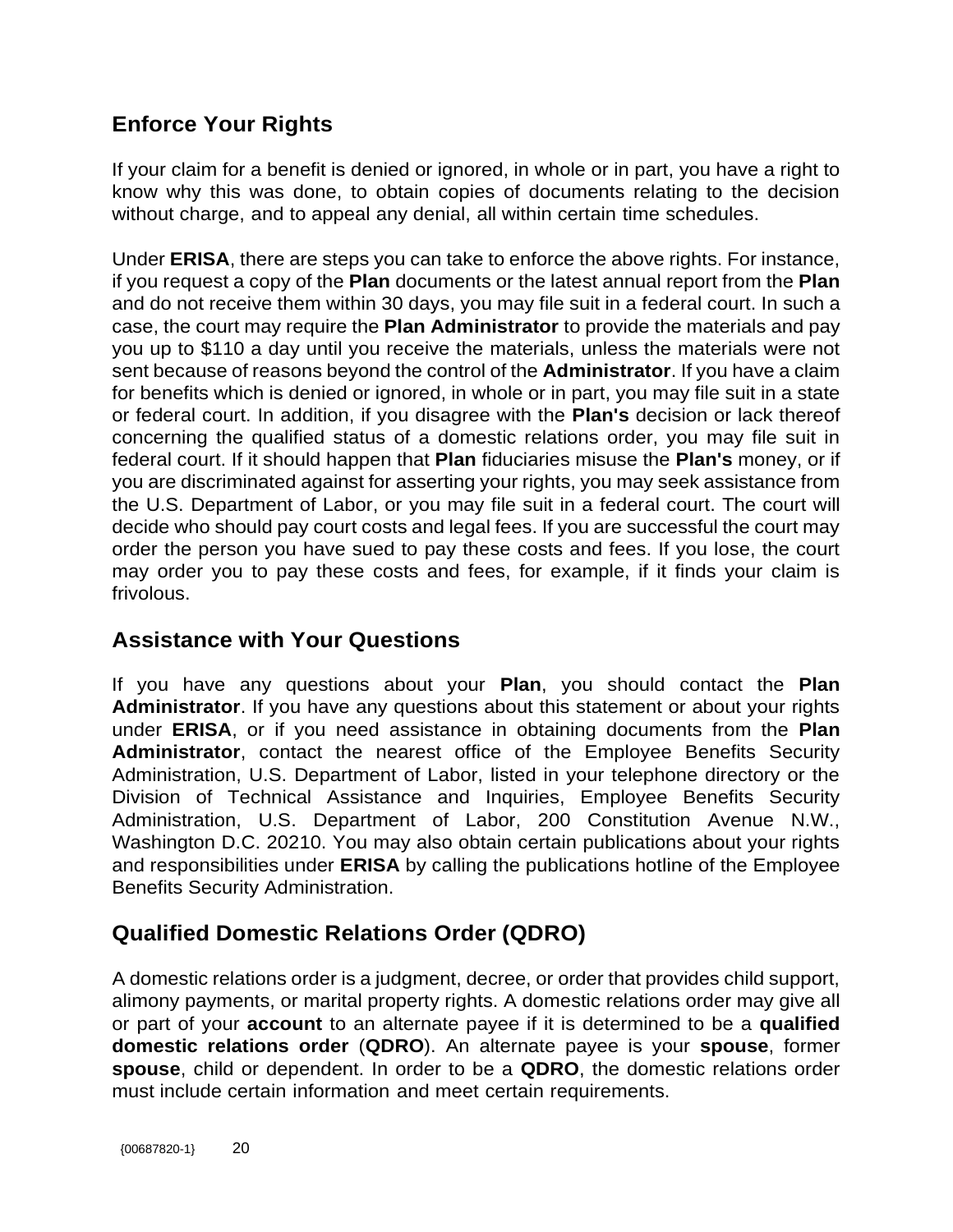The **Plan Administrator** is required to set up detailed procedures for determining if a domestic relations order is a **QDRO**. You and the alternate payee may obtain a copy of these procedures, without charge, from the **Plan Administrator**.

# <span id="page-21-0"></span>**Assigning Your Benefits**

Benefits under the **Plan** cannot be assigned, transferred, or pledged to someone else. The **Plan** does make the following exceptions:

- **Qualified domestic relations orders** such as alimony payments or marital property rights to a **spouse** or former **spouse** and/or child support to one or more of your children.
- Any offset to your benefit pursuant to a judgment, order, decree, or settlement agreement because of a conviction of a crime against the **Plan** or a violation of **ERISA**.

Your **Plan Administrator** will tell you if either of these exceptions applies to you.

## <span id="page-21-1"></span>**Claiming Benefits Under the Plan**

Contact the Benefit Office for the appropriate benefits form. You'll need to complete the application and submit it to the Benefit Office. In addition, you may need to submit one or more of the following documents:

#### **For identification purposes:**

- A birth certificate
- Adoption papers
- A baptismal certificate or a statement as to the date of birth shown by a church record, certified by the custodian of such record
- Hospital birth record
- Naturalization papers
- Military records, discharge papers, etc.
- Current passport (an expired passport or an unsigned passport will not be accepted)
- Your child's birth certificate showing parent name(s) and date(s) of birth
- Marriage records showing date of birth

#### **If married:**

Marriage certificate

#### **If married and your account balance is \$5,000 or more:**

• Notarized spousal waiver

#### **If divorced or widowed:**

{00687820-1} 21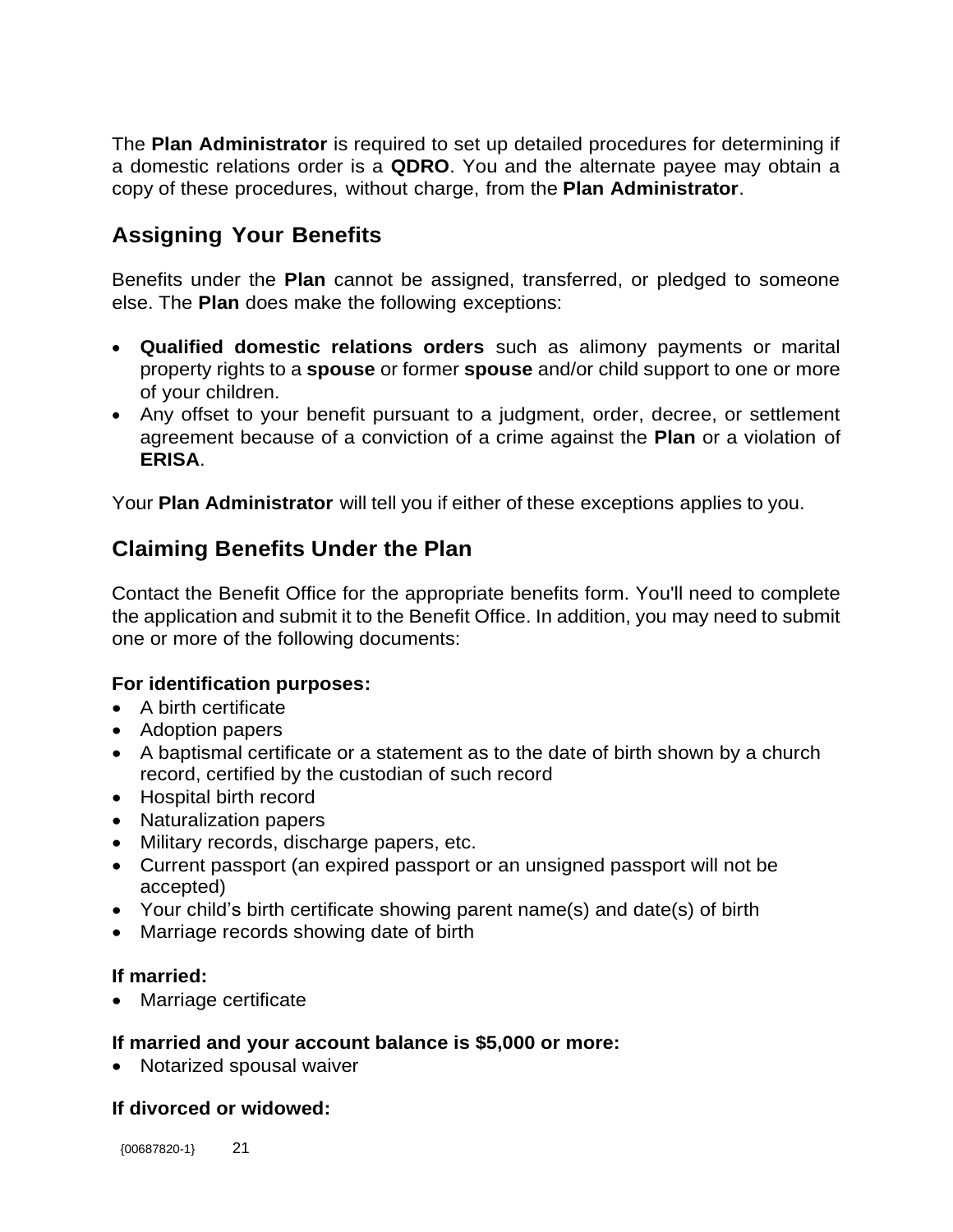• Divorce papers or death certificate

#### **If using a name different from the name on the birth certificate, if not married name:**

Documents showing the legal change of your name.

Your claim will be reviewed and a decision will be made within 90 days. In some cases the decision may be delayed for an additional 90 days. If so, you will be notified in writing before the end of the initial 90-day period of the special circumstances requiring the extension of time and the date a determination will be made.

If you make a claim and all or part of it is denied, you'll be notified in writing of the following:

- Reason or reasons for the denial:
- Reference to the **Plan** provisions on which the denial is based;
- Description of any additional information or material necessary to correct the claim and an explanation of why such material or information is necessary;
- Description of the review procedures and the applicable time limits, as well as a statement of the right to bring a civil action under Section 502(a) of **ERISA** following an adverse benefit determination on review.

You must submit a written request to the Benefit Office (to the attention of the **Trustees**), for a review of that denial within 60 days of the date of receipt of the **Plan Administrator's** written notification. If you wish, you (or your duly authorized representative) may, upon request, review (and receive copies of) the appropriate **Plan** documents and submit written information supporting your claim to the **Trustees**. The review will take into account all comments, documents, records, and other information you submit relating to your claim.

A decision on review will be made by the **Trustees** (or a committee designated by the **Trustees**) at their next regularly scheduled meeting of the Board of **Trustees** following receipt of your request for review. However, if your request for review is received less than 30 days of the next regularly scheduled meeting, your request for review will be considered at the second regularly scheduled meeting following receipt of your request.

In special circumstances, a delay until the third regularly scheduled meeting following receipt of your request for review may be necessary. You will be advised in writing in advance if this extension will be necessary. The notice will describe the special circumstances requiring the extension, and will inform you of the date as of which the determination will be made. If the extension is required due to the failure to submit information necessary to decide the claim, the period for making the determination will be tolled from the date on which the extension notice is sent to you until you submit such information. Once a decision on review of your claim has been reached, you will be notified of the decision as soon as possible, but no later than five (5) days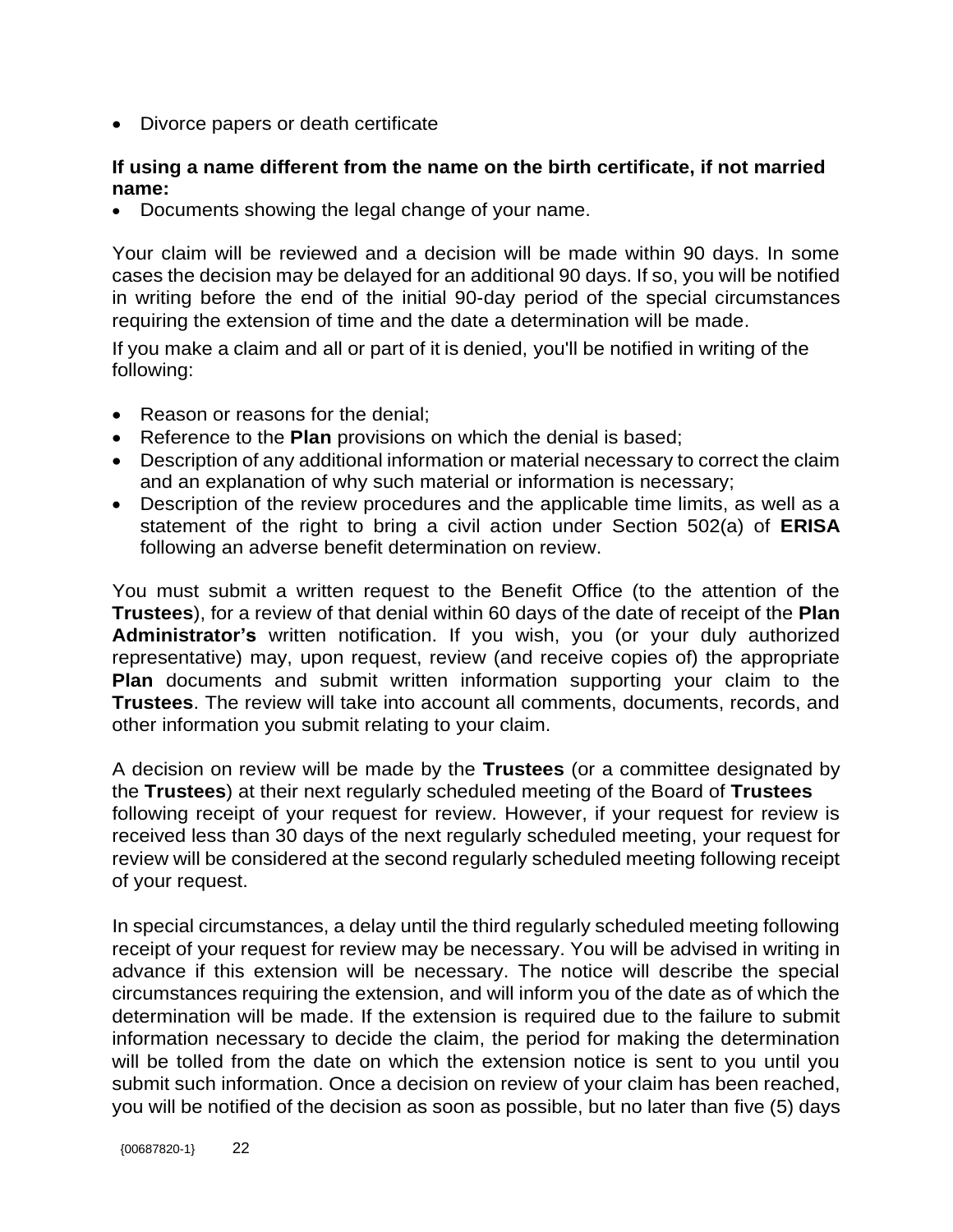after the decision has been reached. This notification must:

- Inform you of the decision, the reasons why that decision was made, and the specific **Plan** provisions that support it, and
- Provide a statement that you are entitled to receive, upon request and free of charge, reasonable access to (and copies of) all documents, records, and other information relevant to the claim.

If you disagree with the results of the review, you may file suit in federal or state court. If your suit is successful, the court may award you legal costs, including attorneys' fees. However, prior to commencing any legal or equitable action to obtain benefits from the **Plan**, to enforce your rights under the **Plan**, or to clarify your right to future benefits under the **Plan**, you must exhaust all claims and appeals procedures provided under the **Plan**, and the benefits requested by you must have been denied in whole or in part, or another adverse benefit determination must have been made.

## <span id="page-23-0"></span>**Recovery of Overpayments**

If you or your **beneficiary** are overpaid or otherwise paid in error, you must return the overpayment. The Board of **Trustees** will have the right to recover any benefit payments made that were based on false or fraudulent statements, information or proof submitted, as well as any benefit payments made in error. Amounts recovered may include interest and costs. In the event you are overpaid, the **Plan Administrator** will request a refund. If the refund is not received, the amount of the overpayment will be deducted from future benefits, and/or a lawsuit may be initiated to recover the overpayment.

## <span id="page-23-1"></span>**Incapacity**

If a **participant** or **beneficiary** suffers from a **disability** or is under a legal incapacity, payments may be made in one or more of the following ways as directed by the **Plan Administrator**: (a) to the **participant** or surviving **beneficiary** directly; (b) to the guardian or legal representative of the **participant** or surviving **beneficiary**'**s** estate; (c) to a relative of the **participant** or **beneficiary**, to be expended for the **participant**  or **beneficiary's** benefit; or (d) to the custodian under any Uniform Gifts to Minors Act. The **Plan Administrator's** determination of minority status or incapacity will be final. **Participants** and **beneficiaries** must comply with the **Plan Administrator's**  policies and procedures to receive a distribution.

## <span id="page-23-2"></span>**Amending or Terminating the Plan**

The **Plan** can be amended or modified by the **Trustees** at any time. You will be notified of any changes that may affect your benefit under the **Plan**.

The **Plan** can be terminated by the **Trustees** at any time. In that event all **participant**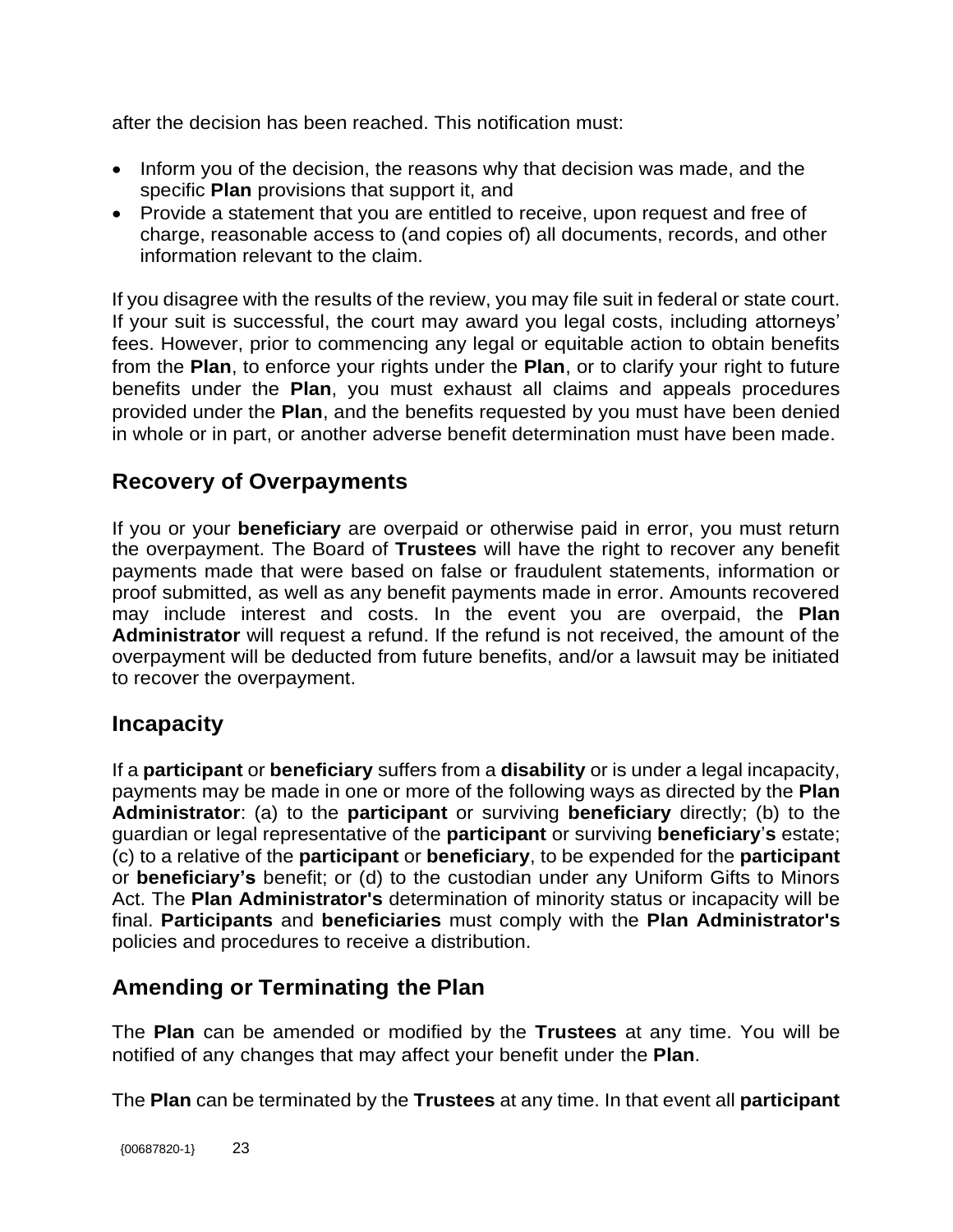**account** balances will be distributed or transferred to another plan. You will never lose any assets in your **account** due to a termination of the **Plan**.

The **Trustees** and/or their duly authorized designee(s) have the exclusive right, power, and authority — in their sole and absolute discretion — to administer, apply, and interpret the **Plan**, including this SPD, the **Fund's Trust Agreement**, and any other **Plan** documents, and to decide all matters arising in connection with the operation or administration of the **Fund** or the **Plan**.

The **Trustees**, and/or their duly authorized designee(s) have the sole and absolute discretionary authority to:

- Take all actions and make all decisions with respect to the eligibility for, and the amount of, benefits payable under the **Plan**.
- Formulate, interpret and apply rules, regulations, and policies necessary to administer the **Plan**, in accordance with the terms of the **Plan**.
- Decide questions, including legal or factual questions, relating to the calculation and payment of benefits under the **Plan**.
- Resolve and/or clarify any ambiguities, inconsistencies, and omissions arising under the **Plan**, including this booklet, the **Fund's Trust Agreement**, or other **Plan** documents.
- Process and approve or deny benefit claims.
- Determine the standard of proof in any case.

All determinations and interpretation made by the **Trustees**, and/or their duly authorized designee(s) will be final and binding upon all **participants**, **beneficiaries**, and any other individuals claiming benefits under the **Plan**. The **Trustees** may delegate any other such duties or powers as they deem necessary to carry out the administration of the **Plan**.

## <span id="page-24-0"></span>**Our Plan and the Pension Benefit Guaranty Corporation (PBGC)**

Because the **Plan** is a defined contribution **Plan**, individual **account**s are kept for all **participants**. **ERISA** excludes plans like this one from the federal pension insurance program administered by the PBGC.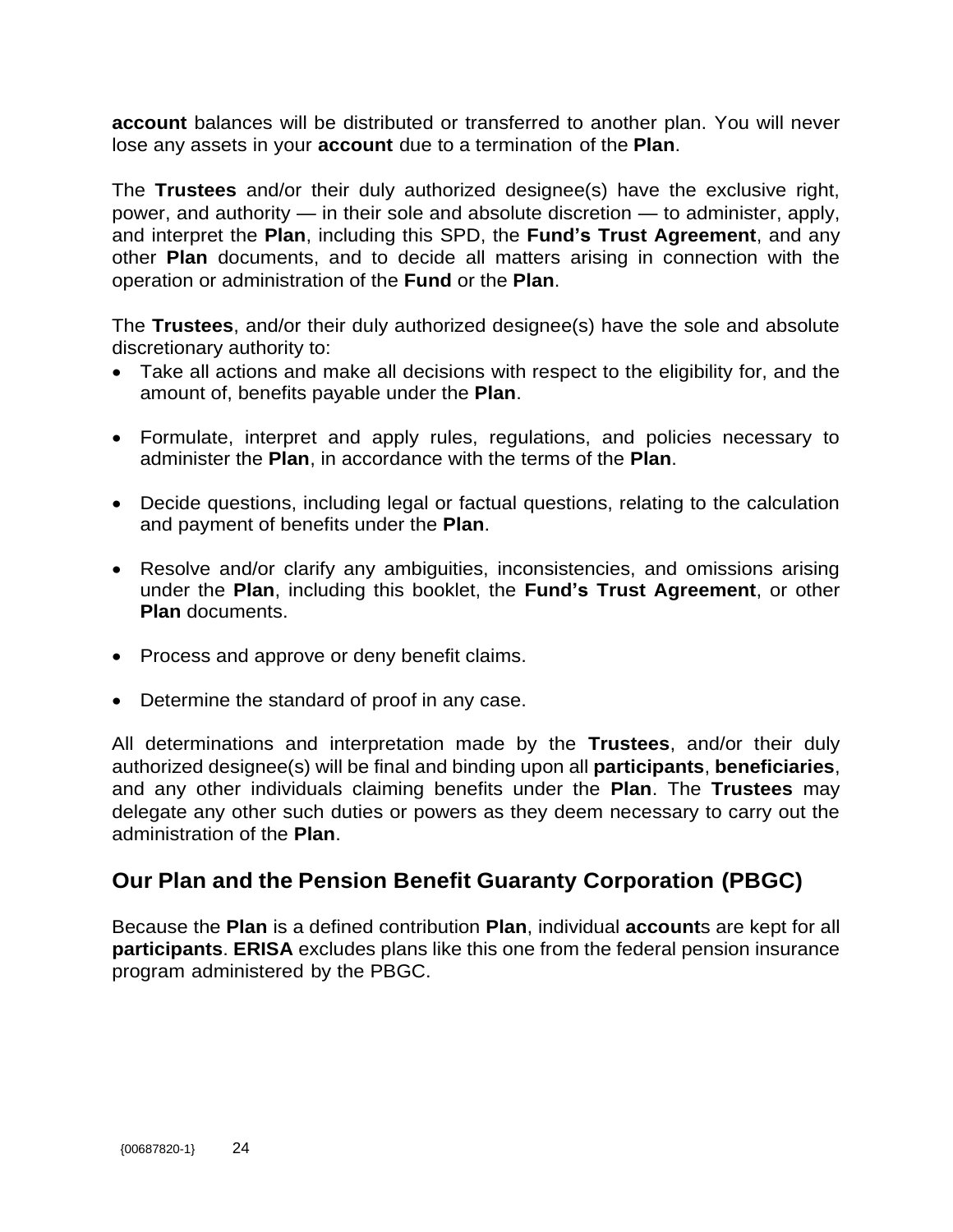# **PART 7 – FACTS ABOUT THE PLAN**

<span id="page-25-0"></span>

| <b>Plan Name</b>                                                                          | New York Hotel Trades Council & Hotel Association of New<br>York City, Inc. 401K Savings Plan                                                                                                                                                                                                                                                                                                                                                                                                                                                                                             |  |  |
|-------------------------------------------------------------------------------------------|-------------------------------------------------------------------------------------------------------------------------------------------------------------------------------------------------------------------------------------------------------------------------------------------------------------------------------------------------------------------------------------------------------------------------------------------------------------------------------------------------------------------------------------------------------------------------------------------|--|--|
| <b>Effective Date</b>                                                                     | The New York Hotel Trades Council & Hotel Association of<br>New York City, Inc. 401K Savings Plan was originally effective<br>on July 1, 2001, most recently restated as of January 1, 2014,<br>and amended through 2020. This SPD summarizes the<br>highlights of the Plan as of July 1, 2021.                                                                                                                                                                                                                                                                                           |  |  |
| <b>Type of Plan</b>                                                                       | Defined Contribution, 401(k), Profit Sharing,<br><b>ERISA</b><br>Section 404(c) Plan                                                                                                                                                                                                                                                                                                                                                                                                                                                                                                      |  |  |
| <b>Plan Year</b>                                                                          | January 1 through December 31                                                                                                                                                                                                                                                                                                                                                                                                                                                                                                                                                             |  |  |
| <b>Plan Sponsor's</b><br><b>Name and Address</b>                                          | The Board of Trustees New York Hotel Trades Council Hotel<br>Association of NYC, Inc., 305 West 44th Street, New York, NY<br>10036-5402                                                                                                                                                                                                                                                                                                                                                                                                                                                   |  |  |
| <b>Plan Identification</b><br><b>Numbers</b>                                              | The Plan is identified by the following numbers: Employer<br>Identification Number 13-4178178; Plan Number 001.                                                                                                                                                                                                                                                                                                                                                                                                                                                                           |  |  |
| Plan Administrator,<br>Type of<br><b>Administration and</b><br><b>Contact Information</b> | The Plan is administered by a joint Board of Trustees whose<br>names appear in this SPD. The office of the Board of Trustees<br>may be contacted at: Board of Trustees of the New York<br>Hotel Trades Council and Hotel Association of NewYork<br>City, Inc. 401(k) Savings Plan, 305 West 44 <sup>th</sup> Street New<br>York, NY 10036-5402; Telephone: 212-586-6400; Email:<br>pensionfund@hotelfunds.org                                                                                                                                                                             |  |  |
| <b>Participating</b><br><b>Employers</b>                                                  | The Plan will provide you, upon written request, with<br>information as to whether a particular employer is contributing<br>elective deferrals to the Plan on behalf of employees<br>working under a collective bargaining<br>agreement,<br>participation agreement, memorandum of understanding or<br>other agreement, as well as the address of such employer.<br>Additionally, a complete list of employers and employee<br>organizations sponsoring the Plan may be obtained upon<br>written request to the Benefit Office and is available for<br>examination at the Benefit Office. |  |  |
| <b>Collectively</b><br><b>Bargained Plan</b>                                              | The Plan is maintained through collective bargaining<br>agreements and other written agreements entered into<br>between the New York Hotel and Motel Trades Council, AFL-<br>CIO (the Union) and signatory participating employers.<br>Copies of the agreements can be obtained by writing the<br>Benefit Office.                                                                                                                                                                                                                                                                         |  |  |
| <b>Funding Medium</b>                                                                     | Contributions to this Plan are made by the participant<br>through elective deferrals, which are pay reductions<br>contributed by an employer at an employee's election and<br>employer contributions, if applicable. All contributions go<br>into a trust fund established for the Plan under the terms of<br>a Trust Agreement. The assets that fund the Plan are held                                                                                                                                                                                                                   |  |  |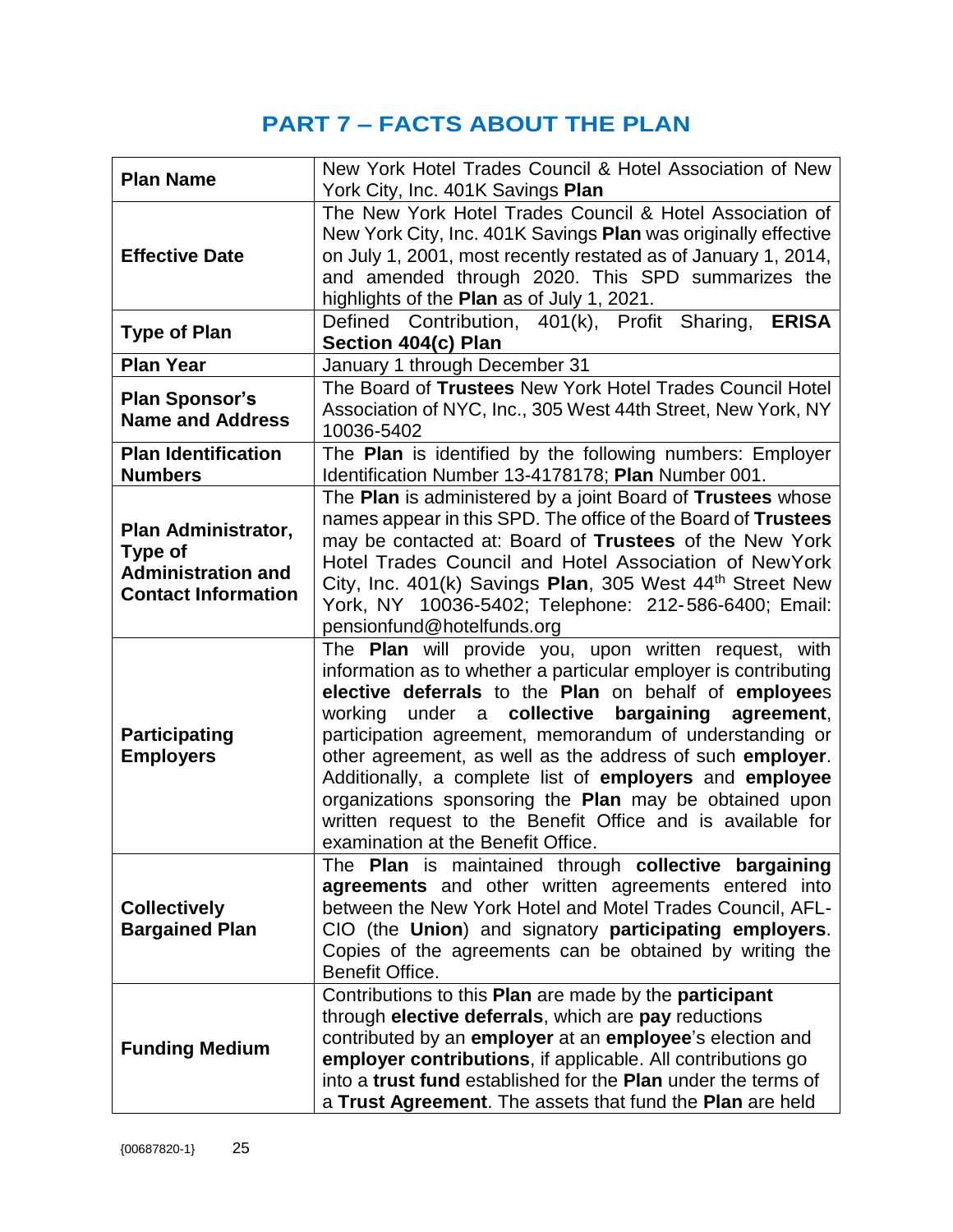|                                                      | in a trust, which is a legal entity that is separate and distinct<br>from the Union and participating employers. Contributions<br>to the Trust are reported to the record keeper, Principal Life<br>Insurance Company, with the dollar amount to be credited to<br>each investment fund for each participant.                                 |
|------------------------------------------------------|-----------------------------------------------------------------------------------------------------------------------------------------------------------------------------------------------------------------------------------------------------------------------------------------------------------------------------------------------|
|                                                      | A group annuity contract with: Principal Life Insurance<br>Company, 711 High Street Des Moines, IA 50392-0001                                                                                                                                                                                                                                 |
|                                                      | Principal Stable Value Fund Gartmore Trust Company 5665<br>SW Meadows Road Suite 400 Lake Oswego, OR 97035-3253                                                                                                                                                                                                                               |
| <b>Agent for Legal</b><br><b>Process of the Plan</b> | Dr. David Jacobson - CEO, New York Hotel Trades Council<br>and Hotel Association of New York City, Inc. 401(k) Savings<br>Plan, 305 West 44th Street, New York, NY 10036-5402;<br>Telephone: 212-586-6400; Service of legal process may also<br>be made on the Plan Administrator or a Plan Trustee.                                          |
| Recordkeeper                                         | Principal Life Insurance Company® is the Plan's<br>recordkeeper.<br>Access your retirement <b>account</b> information and learn<br>about your investment options online at the Principal Life<br>Insurance Company® website at www.principal.com or<br>call 800-547-7754, Monday through Friday from 8:00 a.m.<br>to 10:00 p.m. Eastern Time. |
| <b>Benefit Office</b><br><b>Contact Information</b>  | New York Hotel Trades Council and Hotel Association of<br>New York City, Inc. 401(k) Savings Plan,<br>305 West 44th Street, 2nd Floor,<br>New York, NY 10036-5402<br>Telephone: 212-586-6400 ext. 4125<br>Fax: 212-586-6117<br>Email: pensionfund@hotelfunds.org.                                                                             |

#### **Accountant**

MSPC Certified Public Accountants and Advisors, P.C.

#### **Legal Co-Counsel**

Pitta LLP Ellenoff Grossman & Schole, LLP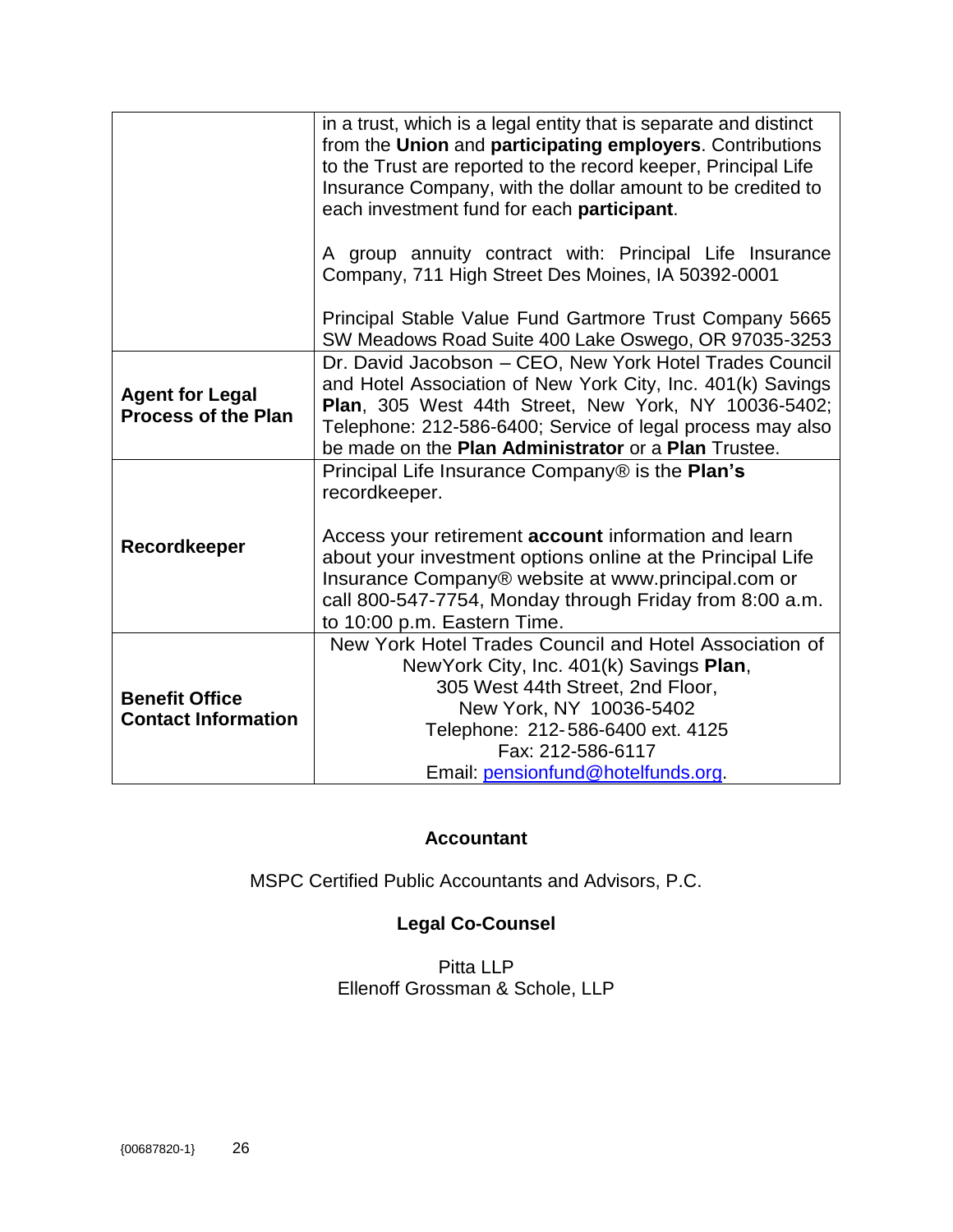# BOARD OF TRUSTEES

| <b>Union Trustee Co-Chairman</b>                                                                                                                                         | <b>Employer Trustee Co-Chairman</b>                                                                                                                                                                                                                                                                                        |
|--------------------------------------------------------------------------------------------------------------------------------------------------------------------------|----------------------------------------------------------------------------------------------------------------------------------------------------------------------------------------------------------------------------------------------------------------------------------------------------------------------------|
| <b>Richard Maroko</b><br>NY Hotel Trades Council, AFL-CIO, President<br>Local 6, Business Manager<br>709 8th Avenue, New York, NY 10036                                  | Vijay Dandapani<br>Hotel Association of New York City, Inc.<br>34 E. 51st Street, 8th Floor<br>New York, NY 10022                                                                                                                                                                                                          |
|                                                                                                                                                                          | <b>Union Trustees</b>                                                                                                                                                                                                                                                                                                      |
| <b>Kuba Brown</b><br>Pres./Bus. Mgr., Local 94, 94-A, 94-B<br>Recording Secretary and Executive Board<br>NY Hotel Trades Council<br>709 Eight Avenue, New York, NY 10036 | James Donovan<br>Secretary Treasurer, Local 6<br>Gen. Organizer & Executive Board<br>NY Hotel Trades Council<br>709 Eight Avenue, New York, NY 10036                                                                                                                                                                       |
| <b>Lynn Hoffard</b><br>Business Agent, NY Hotel Trades Council<br>Local 6 and<br>NY Hotel Trades Council<br>709 Eight Avenue, New York, NY 10036                         | <b>Larry Mcneil</b><br>President, Local 56<br>Business Agent, NY Hotel Trades Council<br>One Beekman Street, Room 407<br>New York, NY 10038                                                                                                                                                                                |
|                                                                                                                                                                          | <b>Employer Trustees</b>                                                                                                                                                                                                                                                                                                   |
| <b>Robert Lafferty</b><br>Regional Director / Human Resources<br>Highgate Hotels - c/o Row NYC<br>700 Eight Avenue, New York, NY 10036                                   | <b>Sam Grabush</b><br>Vice President of Operations<br><b>Highgate Hotels</b><br>870 Seventh Avenue, 2 <sup>nd</sup> Floor<br>New York, NY 10019                                                                                                                                                                            |
| <b>George Greene</b><br>VP, Labor Relations, No. America<br>Marriott International<br>871 Seventh Avenue, New York, NY 10019                                             | <b>Gus Cecchini</b><br>Marriott Hotels Eastern Region<br>9737 Washington Blvd.<br>Suite 320<br>Gaitherburg, MD 20878                                                                                                                                                                                                       |
| <b>Fred Grapstein</b><br>Sr. Vice President<br>Vornado Hotels / NY Hotel Pennsylvania<br>401 Seventh Avenue<br>New York, NY 10001                                        | <b>Clara Pellerano</b><br>Counsel<br><b>Hilton Worldwide</b><br>7930 Jones Branch Drive<br>McLean, VA 22102                                                                                                                                                                                                                |
| <b>Tom Mituzas</b><br>Labor & Relations HR<br><b>MCR Investors</b><br>One World Trade Center, Floor 86<br>New York, NY 10007                                             | <b>Stephen Batta</b><br><b>General Manager</b><br><b>Highgate Hotels</b><br>870 Seventh Avenue, 2 <sup>nd</sup> Floor<br>New York, NY 10019<br>Michael J. D'Angelo<br>Hyatt Park Avenue @ Grand Central Terminal<br>Area Director Labor Relations - Eastern Reg.<br>109 East 42 <sup>nd</sup> Street<br>New York, NY 10019 |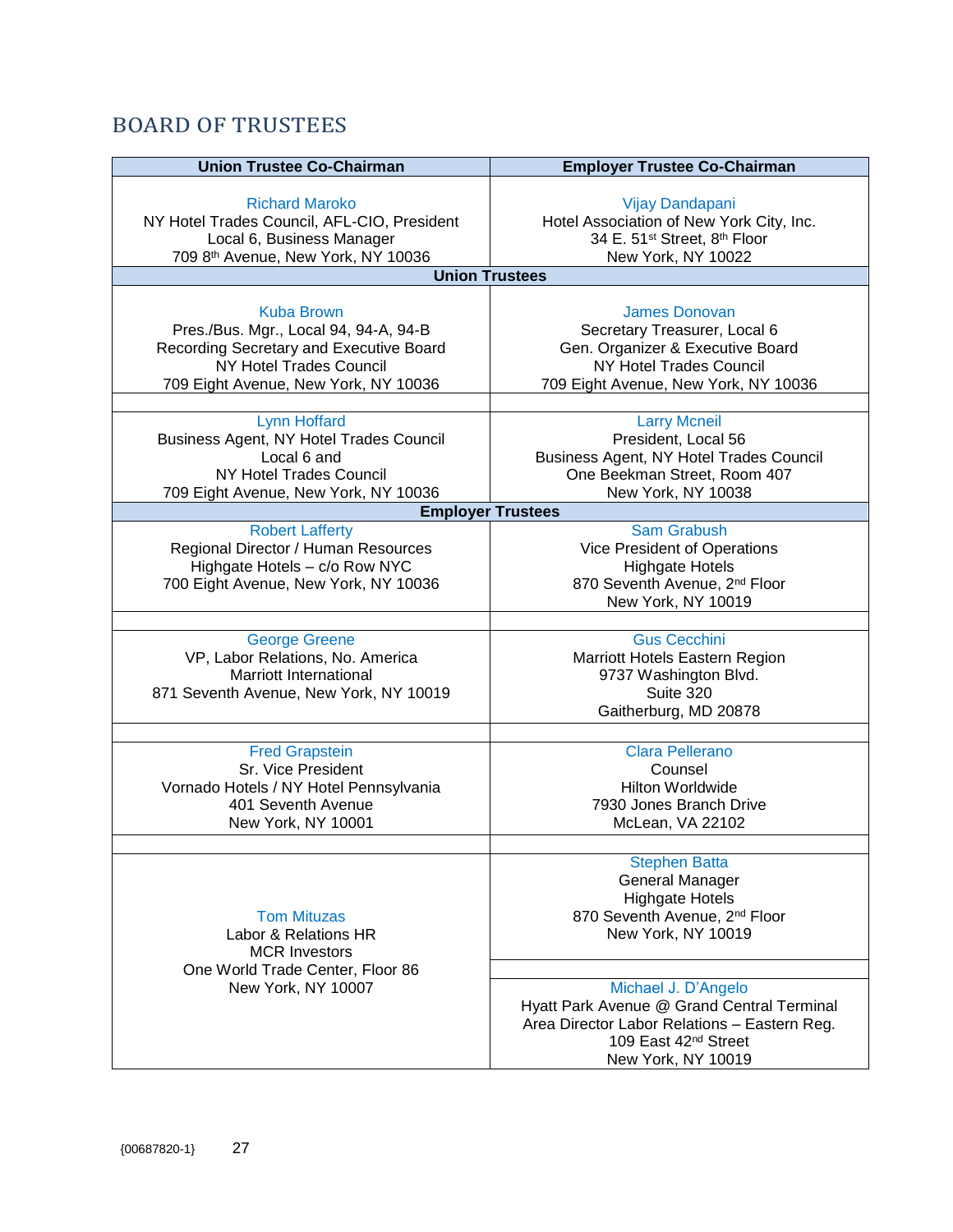#### **GLOSSARY**

<span id="page-28-0"></span>**Account** An individual **account** is maintained for you under the **Plan**. An **account** contains all contributions made on your behalf and includes earnings or losses on those contributions. Each **participant's account** is credited with the **participant's** contributions and allocations of **Plan** earnings and charged with an allocation of administrative expense. Allocations are based on **participant account** balances. An administrative fee is charged to each **participant's account** on a quarterly basis to cover the operating expenses of the **Plan**.

**Beneficiary** The person designated to receive benefits payable under the **Plan** in the event of the **participant's** death is the **primary beneficiary**. In the event a **primary beneficiary** is not designated, the **participant's** surviving **spouse** will be deemed the **participant's beneficiary** or in the absence of a surviving **spouse**, the **participant's**  natural and adopted children in equal shares **per stirpes**, or if none; the benefits will be paid to the **participant's** estate.

**Catch-up contributions** are pre-tax contributions that exceed the limits otherwise applicable to normal pre-tax contributions. A **participant** who is age 50 or over at the end of the calendar year can make annual **catch-up contributions** if eligible to make pre-tax contributions. The amount of **catch-up contributions** for a year cannot exceed the limit on **catch-up contributions** for that year. For 2021, the catch-up limit is \$6,500. This amount may be adjusted for inflation.

**Collective bargaining agreement or other agreement** Industry-Wide Agreement between the **Union** and the **employers** and any other **collective bargaining agreement** with the **Union** which provides for the deduction from **employee pay** of elective salary reductions; and any other agreement which provides for **employer contributions** and payment to the **Trust Fund**; participation agreement with the GRIWA and any supplemental agreements, modifications, or amendments; and any other agreement or memorandum of understanding providing that **employer contributions** be made to the **Trust Fund** on behalf of applicable **eligible employees**.

**Dependents** Relying on or requiring the aid of another for support such as a **participant's spouse** or any **dependents** of the **participant** (as defined in section 152 of the **Internal Revenue Code**).

**Disability or Disabled** A **participant** who is totally and permanently **disabled** as defined by the Social Security Administration and has received a Social Security Award.

**Elective Deferral** or **Elective Deferral Contributions** are contributions that are made pursuant to an Enrollment Form in which the **participant** authorizes the **employer** to "defer" a certain amount of the **participant's pay**. The **participant's employer** then sends that amount to this **Fund** to be deposited in the **participant's account**.

**Eligible Employee** Any **employee** covered by a **collective bargaining agreement or**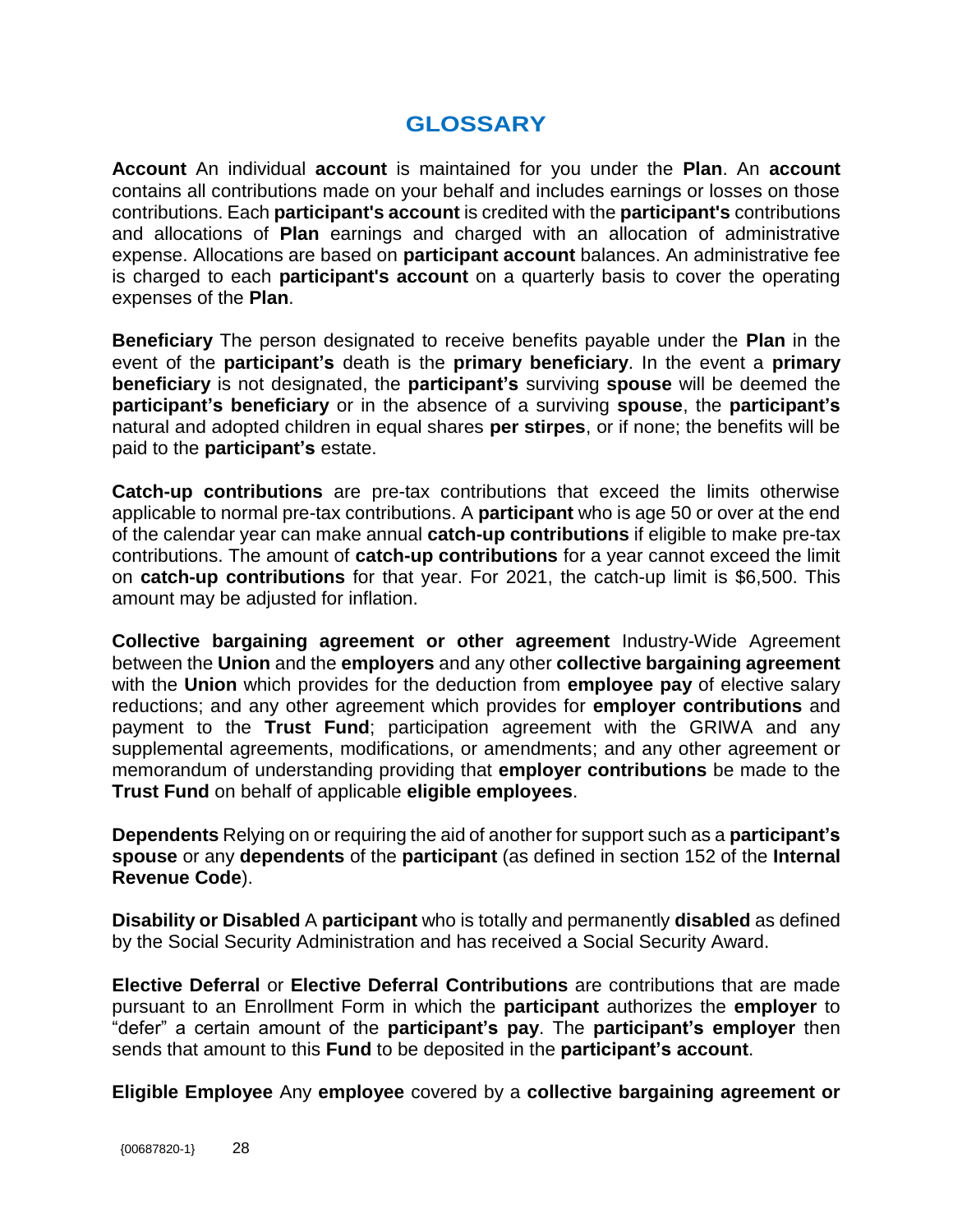**other agreement** between your **employer** and the New York Hotel Trades Council, AFL-CIO that permits contributions to the **Plan**.

**Eligible Retirement Plan** An **eligible retirement plan** includes a plan qualified under section 401(a) of the **Internal Revenue Code** (such as a 401(k) plan, a money purchase pension plan, or a defined benefit plan), a section 403(a) annuity plan, a section 403(b) tax-sheltered annuity plan, and a governmental 457(b) plan.

**Employee** Any **employee** represented by the **Union** and working for an **employer** under a **collective bargaining agreement or other agreement**, including any **employee** on temporary leave from a bargaining unit job who is being compensated by the New York Hotel and Motel Trades Council, AFL-CIO and/or any of its affiliated local unions.

**Employment** The work of an **employee** for the period during which such **employee** is in a collective bargaining unit represented by the **Union** or who otherwise is employed by an **employer** who is obligated to make contributions on the **employee's** behalf to the **Fund** as a result of the **employee's** election to make **elective deferral contributions** to the **Plan**.

**Employer or Participating Employer** Any sole proprietor, partnership, firm, corporation or other business entity that has agreed to make contributions under a **collective bargaining agreement** or other agreement. **Employer** may also mean the **Union**, or any of the New York Hotel Trades Council and Hotel Association of New York City, Inc. Pension Fund, Health Benefits Fund, Pre-Paid Legal Fund, and Industry Training Program and Scholarship Fund, if such employers enter into agreements with the **Trustees** to make contributions to the **Trust Fund**.

**Employer Contribution** The contributions made by the **participating employers** to the **Plan** in accordance with the terms of the applicable **collective bargaining agreement or other agreement**.

**Entry Date** January 1 or July 1 on or after an **employee**, who is covered by a **collective bargaining agreement or other agreement**, meets the requirements to join the **Plan** as an active **participant**.

**ERISA** The Employee Retirement Income Security Act of 1974. This act established certain rights to obtain information and protections for participants in retirement plans. It also imposes duties on the people who are responsible for the administration of retirement plans.

**ERISA section 404(c)** A section of **ERISA** that relieves **Trustees** of fiduciary liability for losses that are a direct and necessary result of a participant's investment instructions. It protects fiduciaries from being held responsible for poor results due to investment decisions made by participants.

**Fund** The New York Hotel Trades Council & Hotel Association of New York City, Inc.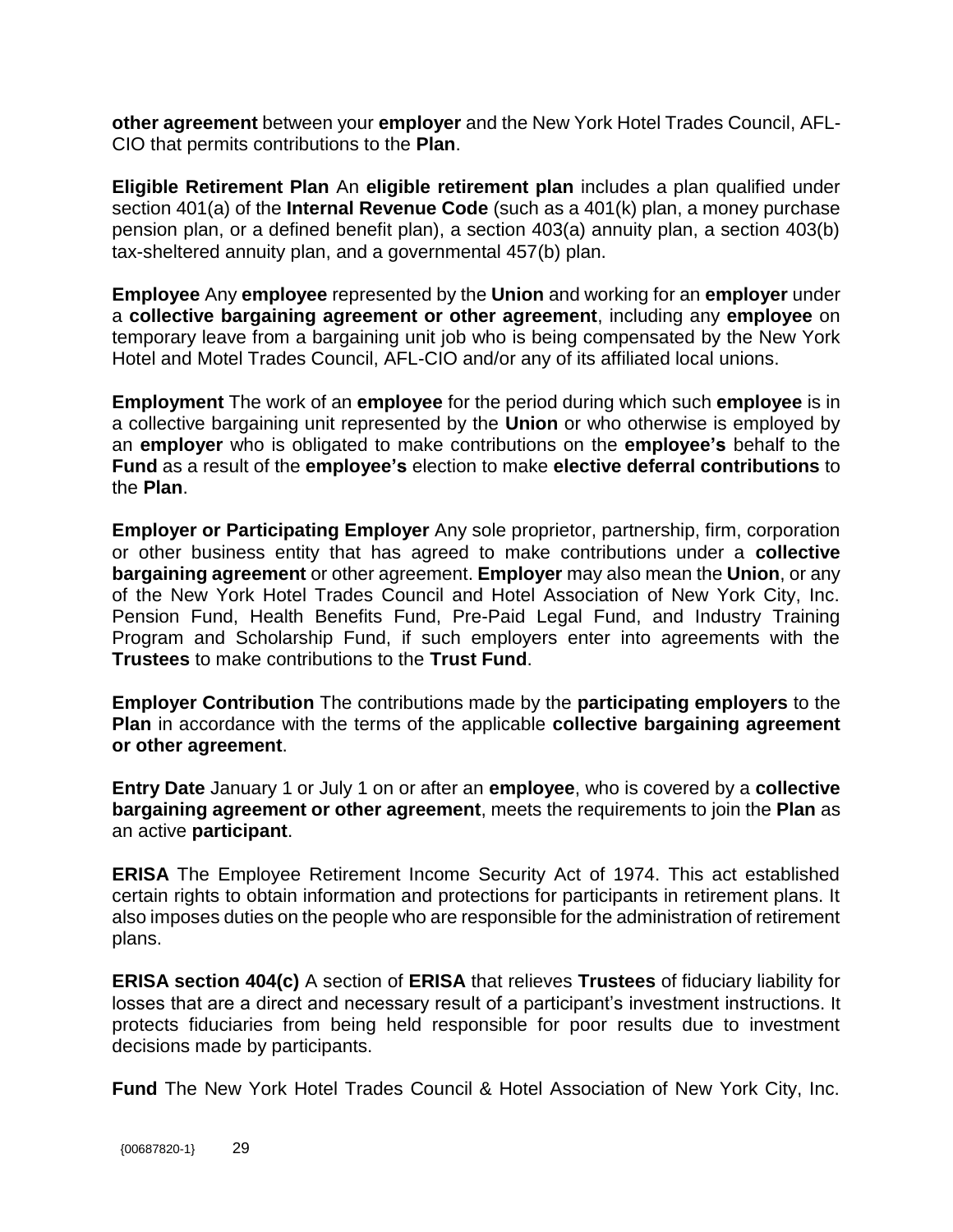401K Savings **Plan** and its trust estate.

**Highly paid employee** An individual who (1) for the preceding year, received compensation of more than \$130,000 for 2021, and, if the **employer** so chooses, was in the top 20% of **employees** when ranked by compensation, or (2) owned more than 5% of the interest in the business at any time during the year or the preceding year, regardless of how much compensation that person earned or received.

**Internal Revenue Code** The **Internal Revenue Code** is the body of law governing the federal taxation of individuals and business entities.

**Normal Retirement Age** is age 59½.

**Participant** An **Eligible Employee** who participates under the **Plan** and is employed by a **participating employer**, as well as all other **eligible employees** (current and former) for which an **account** is maintained.

**Pay** For the purposes of this **Plan**, your total wages including your **elective deferral contributions** to this **Plan**, another 401(k) plan and a cafeteria plan.

**Per Stirpes** means that each branch of the descendants of a deceased person receives an equal share.

**Plan** The New York Hotel Trades Council & Hotel Association of New York City, Inc. 401K Savings **Plan** of benefits.

**Plan Administrator or Administrator** The **Trustees** or such other person or committee designated from time to time by the **Trustees** to administer the **Plan**.

**Plan Year** January 1 through December 31.

**Primary Beneficiary** The person designated to receive benefits payable under the **Plan** in the event of the **participant's** death is the **primary beneficiary**. The **primary beneficiary** will be treated the same as the **participant's spouse** or **dependent** for determining whether the **participant** has incurred a hardship or unforeseeable financial emergency as described in Part 4 of this SPD.

**Qualified Default Investment Option** also known as a qualified default investment alternative (QDIA), is the automatic investment option where a **participant's account** is invested, if such **participant** has not made any election on how to invest the **account**. QDIAs must be in compliance with federal requirements.

**Qualified Domestic Relations Order (QDRO)** A **Qualified Domestic Relations Order** is a Domestic Relations Order (DRO) which creates or recognizes the existence of an alternate payee's right to, or assigns to an alternate payee the right to, receive all or a portion of the benefits payable to a **participant** under the **Plan**, and which has been reviewed and qualified.

{00687820-1} 30